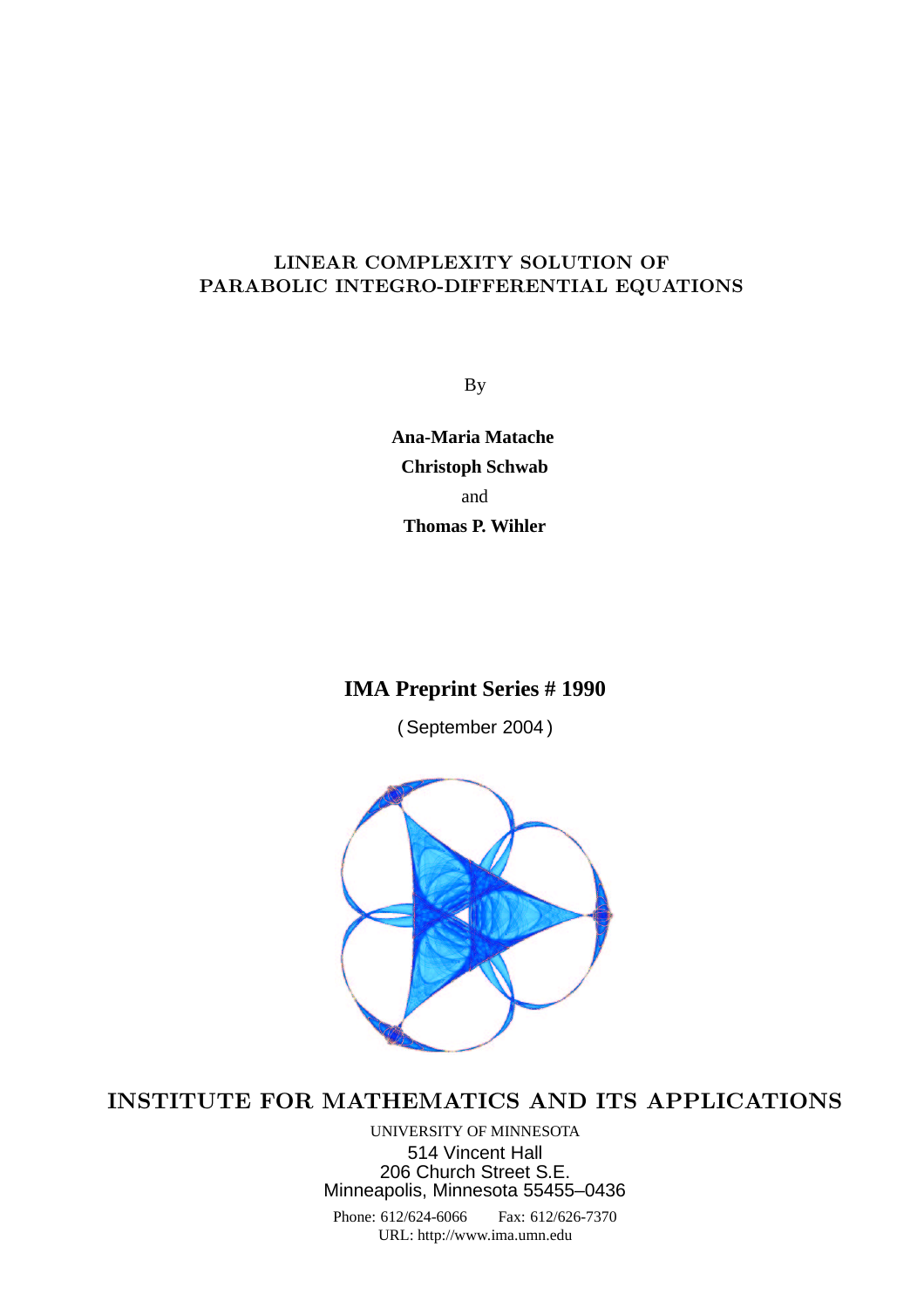## **LINEAR COMPLEXITY SOLUTION OF PARABOLIC INTEGRO-DIFFERENTIAL EQUATIONS**

ANA-MARIA MATACHE, CHRISTOPH SCHWAB, AND THOMAS P. WIHLER

ABSTRACT. The numerical solution of parabolic problems  $u_t + Au = 0$  with a pseudodifferential operator  $A$  by wavelet discretization in space and  $hp$  discontinuous Galerkin time stepping is analyzed. It is proved that an approximation for  $u(T)$  can be obtained in N points with accuracy  $\mathcal{O}(N^{-p-1})$  for any integer  $p \geq 1$  in work and memory which grows logarithmically-linear in N.

#### 1. INTRODUCTION

Since the fundamental work of E.B. Dynkin [16], R. Feynman [20] and M. Kac [25], it is well known that the solution of diffusion problems in a bounded domain  $\Omega$  can be characterized as expectation of the exit of a Wiener process from  $\Omega$  (see [21] for further details and references). This connection allows, on the one hand, to calculate expectations as solutions of deterministic partial differential equations, and, on the other hand, to characterize the solution of deterministic partial differential equations probabilistically. Both viewpoints have been used to obtain numerical solution methods.

This 'Feynman-Kac' connection was extended to more general Markov Processes where the sample paths are possibly discontinuous. Here, exit problems from a bounded domain  $\Omega$  are related to the solution of a parabolic integro-differential equation,

(1.1)  $\dot{u}(t) + \mathcal{A}u(t) = 0$   $\text{in } Q = J \times \Omega$ 

(1.2) u(0) = u<sup>0</sup> in Ω,

in the time interval  $J = (0, T)$ ,  $0 < T < \infty$ , with initial condition  $u_0 \in L^2(\Omega)$  and an integro-differential operator A arising as infinitesimal generator of the semigroup generated by a Markov Process (see [23, 24] for details and an extensive list of references). In particular,  $A$  is in general nonselfadjoint due to a drift term and due to asymmetry in the process' jump measure.

With the adoption of jump diffusion processes as price processes in mathematical finance, the corresponding option prices are characterized as solutions of parabolic integrodifferential equations  $(1.1)$ – $(1.2)$ . Accordingly, efficient numerical solutions of such equations is of interest in these applications.

A Monte Carlo simulation for the approximation of the solution of  $(1.1)$ – $(1.2)$  gives the value of the solution in one point with accuracy  $\mathcal{O}(N^{-1/2})$  for a work of N operations.

<sup>2000</sup> *Mathematics Subject Classification.* 35K15, 45K05, 47G20, 65M12, 65M60, 65N30, 65T60.

*Key words and phrases.* Parabolic equations, integro-differential operators, discontinuous Galerkin methods, wavelets, matrix compression, GMRES, computational finance, option pricing.

Supported in part IHP Network Breaking Complexity of the EC (contract number HPRN-CT-2002-00286) with support by the Swiss Federal Office for Science and Education under grant No. BBW 02.0418.

The third author was funded by the Swiss National Science Foundation (Grant PBEZ2-102321).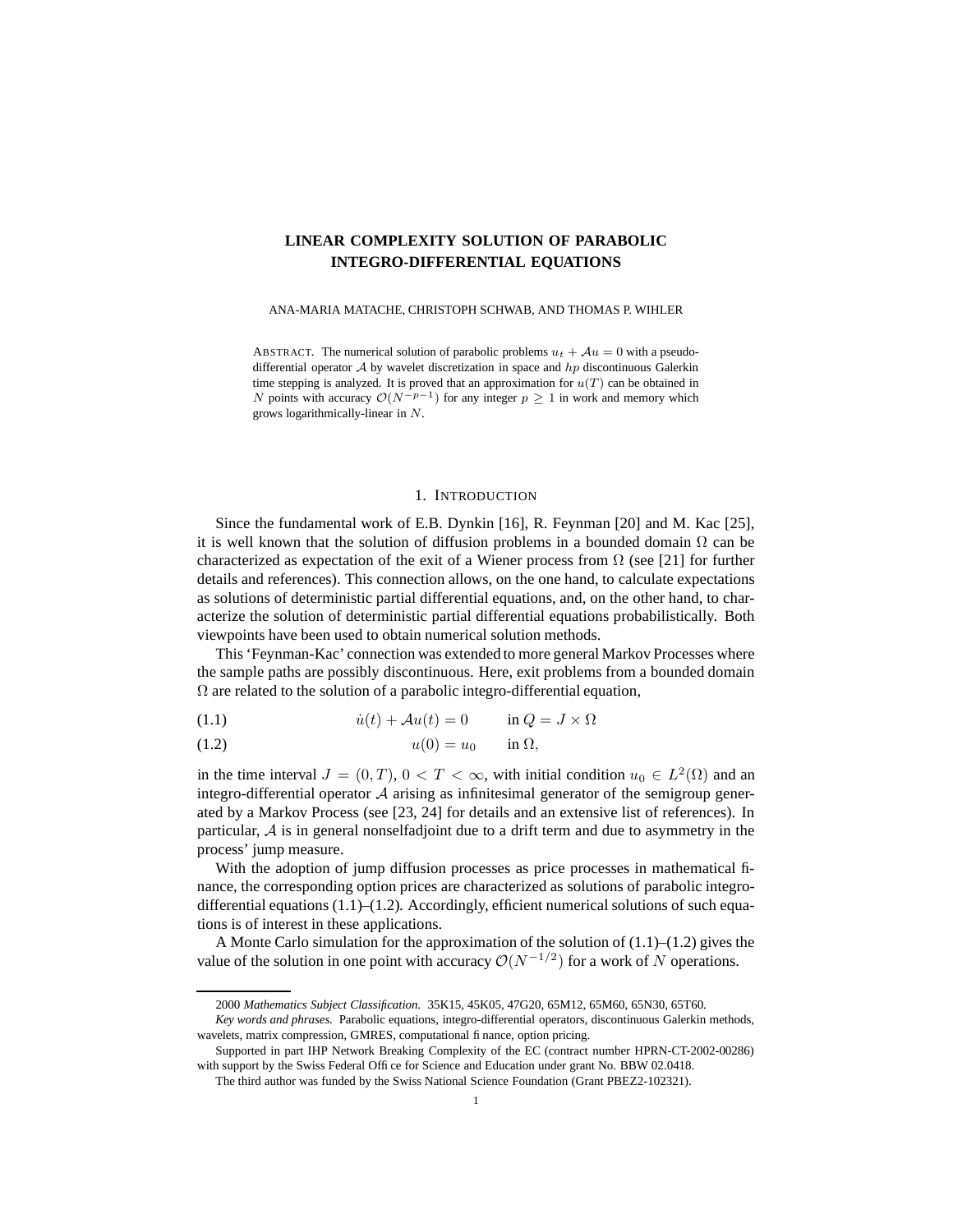In the special case where the process is a Lévy process,  $A$  is translation invariant and, accordingly, the solution of the parabolic problem  $(1.1)$ – $(1.2)$  in N points can be obtained by Fourier-Laplace transform techniques, see e.g. [9], in  $\mathcal{O}(N)$  work where N denotes the number of degrees of freedom used in  $\Omega$ . The accuracy of this approach is spectral.

For more general Feller processes, however, the infinitesimal generator  $A$  of the corresponding semigroup is an integro-differential operator which is not translation invariant and may not be time-homogeneous. The efficient numerical solution of  $(1.1)$ – $(1.2)$  for such operators is the purpose of the present paper. We present an algorithm and prove that it allows to obtain approximate solution values in the interval  $(0, T)$  for  $T > 0$  in N points in  $\Omega$  with accuracy  $\mathcal{O}(N^{-p-1})$  in work and memory of  $\mathcal{O}(N(\log N)^a)$  operations with a small, positive integer a, for any integer order  $p \ge 1$ . As in [33, 42], we employ a wavelet discretization of  $\mathcal A$  in  $\Omega$  to compress the fully populated moment matrix of  $\mathcal A$  and an exponentially convergent hp discontinuous Galerkin time-stepping scheme to exploit the time analyticity of the semigroup generated by A.

The outline of the paper is as follows. In Section 2, we give a variational formulation for the parabolic integro-differential equations studied in this paper and establish an appropriate functional setting for our analysis. Section 3 describes the space and time discretization, in particular the wavelet compression of the moment matrix of  $A$  and the high order discontinuous Galerkin time stepping scheme, and establishes error estimates. Section 4 presents the actual solution algorithm and addresses the log-linear complexity. Section 5 is devoted to the proofs of the compression error estimates, while Section 6 gives some applications to mathematical finance. Finally, we summarize our work in Section 7.

## 2. PARABOLIC EVOLUTION PROBLEMS

Let  $\Omega = (a, b), -\infty < a < b < \infty$ , be a bounded interval in R. By  $L^2(\Omega)$ , we denote the usual space of square integrable functions on  $\Omega$  with the inner product  $(\cdot, \cdot)$ and the norm  $\|\cdot\|$ , and by  $H^s(\Omega)$ ,  $s \geq 0$ , the corresponding Sobolev spaces equipped with the standard norms  $\left\| \cdot \right\|_{H^s(\Omega)}$  (see, e.g. [1]). In addition, we define the (complex) Hilbert spaces

$$
\widetilde{H}^s(\Omega) = \{u|_{\Omega} : u \in H^s(\mathbb{R}), u|_{\mathbb{R}\setminus\Omega} = 0\}, \qquad 0 \le s \le 1.
$$

Note that, if  $s \neq \frac{1}{2}$ , then  $\widetilde{H}^s(\Omega)$  coincides with the closure of  $\mathcal{C}_0^{\infty}(\Omega)$  with respect to the norm  $\|\cdot\|_{H^s(\Omega)}$ . In the case  $s = \frac{1}{2}$ , we have the identity  $\widetilde{H}^{\frac{1}{2}}(\Omega) = H^{\frac{1}{2}}_{00}(\Omega)$ ; see [30] for details.

We identify  $L^2(\Omega)$  with its dual and define, for  $0 < \rho \le 2$ ,

$$
V = \widetilde{H}^{\frac{\rho}{2}}(\Omega).
$$

There hold the dense injections (Gelfand triple)  $V \stackrel{d}{\hookrightarrow} L^2(\Omega) \stackrel{d}{\hookrightarrow} V^*$ , where  $V^* =$  $H^{-\frac{\rho}{2}}(\Omega)$  denotes the dual space of V. Furthermore, let  $\langle \cdot, \cdot \rangle_{V^* \times V}$  be the duality pairing in  $V^* \times V$ , and  $\| \cdot \|_V$ ,  $\| \cdot \|_{V^*}$  the norms in V and  $V^*$ , respectively.

We consider a linear, possibly nonlocal operator  $A \in \mathcal{L}(V, V^*)$  of order  $\rho$ ,

$$
\langle Au, v \rangle_{V^* \times V} = a(u, v), \qquad u, v \in V.
$$

with associated sesquilinear form  $a: V \times V \to \mathbb{C}$  which we assume to be continuous, i.e. there exists a constant  $\alpha > 0$  such that

$$
(2.1) \t\t |a(u,v)| \leq \alpha \|u\|_V \|v\|_V, \quad \forall u, v \in V.
$$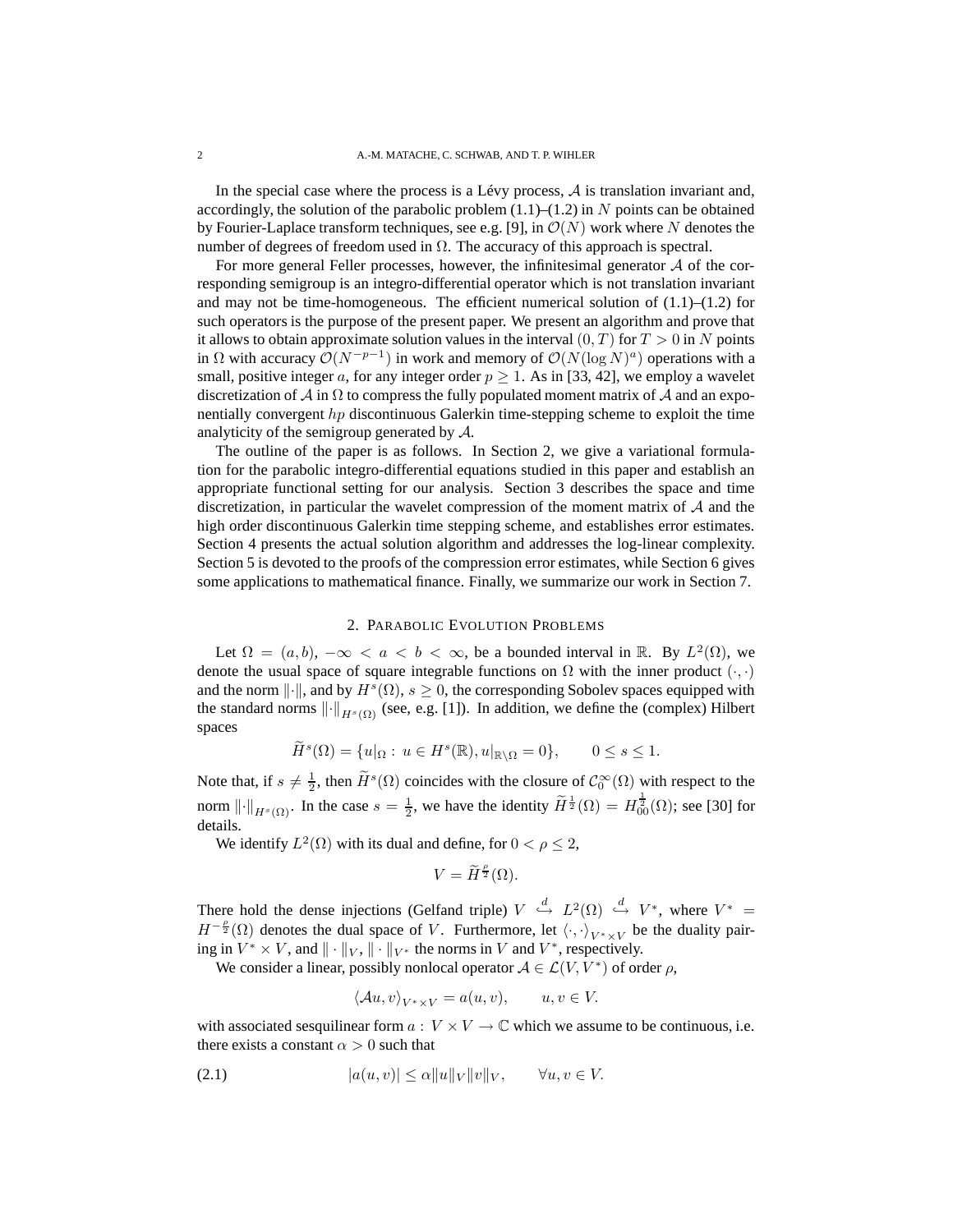Moreover, we assume that, for some constants  $\beta > 0$ ,  $\gamma \ge 0$ , the form  $a(\cdot, \cdot)$  satisfies a Gårding inequality, i.e.,

(2.2) 
$$
\text{Re } a(u, u) \ge \beta \|u\|_{V}^{2} - \gamma \|u\|^{2}, \qquad \forall u \in V.
$$

We may and will assume  $\gamma = 0$  in (2.2), i.e., a is coercive on V:

(2.3) 
$$
\operatorname{Re} a(u, u) \ge \beta \|u\|_{V}^{2}, \qquad \forall u \in V.
$$

Indeed, the transform  $\tilde{u} = e^{-\gamma t}u$  results in the equation

(2.4) 
$$
\tilde{u}'(t) + (\mathcal{A} + \gamma \mathbb{I})\tilde{u}(t) = 0 \qquad \text{in } Q = J \times \Omega
$$

(2.5) u˜(0) = u<sup>0</sup> in Ω,

and by (2.2) the operator  $\mathcal{A} + \gamma \mathbb{I}$  is coercive and satisfies (2.3) with coercivity constant  $\beta$ .

The operator A needs not to be self-adjoint, i.e.  $a(\cdot, \cdot)$  can be non-symmetric.

To describe the smoothness of the initial data  $u_0$  in (1.2), we introduce spaces between  $L^2(\Omega)$  and V, defined by the K-method of interpolation [30, 40], as

$$
\mathcal{V}_{\theta} = [L^2(\Omega), V]_{\theta,2}, \qquad 0 \le \theta \le 1,
$$

with the usual convention that  $V_0 = L^2(\Omega)$  and  $V_1 = V$ .

Under the above conditions, problem  $(1.1)$ – $(1.2)$  has a unique (weak) solution  $u(t)$ , and there holds the a priori estimate (see [30])

$$
||u||_{\mathcal{C}(\overline{J},L^2(\Omega))} + ||u||_{L^2(J,V)} + ||\dot{u}||_{L^2(J,V^*)} \leq C||u_0||_{L^2(\Omega)}.
$$

Specifically, the operator  $A$  is assumed to be the sum of a second order differential operator and of a classical pseudo-differential operator with a (real) distributional kernel  $k(x, x - y) \in \mathcal{D}'(\Omega \times \Omega)$ , with associated sesquilinear form given by

$$
a(u,v) = \langle Au, v \rangle_{V^* \times V} = \int_{\Omega} \int_{\Omega} k(x, x - y) u(x) \overline{v(y)} \, dx \, dy.
$$

The kernel  $k(x, z) \in C^{\infty}(\Omega \times \mathbb{R} \setminus \{z = 0\}; \mathbb{R})$  is assumed to satisfy *Caldéron-Zygmund type estimates*, i.e.  $\forall \alpha, \beta \in \mathbb{N}_0$ , there holds

(2.6) 
$$
|\partial_x^{\alpha} \partial_z^{\beta} k(x, z)| \le C(\alpha, \beta)|z|^{-1-\rho-\alpha-\beta}, \qquad z \ne 0,
$$

uniformly with respect to  $x \in \Omega$ .

#### 3. DISCRETIZATION

We discretize the parabolic equation  $(1.1)$ – $(1.2)$  in space and time using a wavelet finite element method on  $\Omega = (a, b)$ , and a discontinuous Galerkin (dG) scheme on  $J = (0, T)$ .

In our analysis, we will need to consider functions in  $V$  with additional regularity. Therefore, for  $s \geq 0$ , we define the spaces

$$
\mathcal{H}^s(\Omega) = \begin{cases} \widetilde{H}^s(\Omega) & \text{for } s \le \frac{\rho}{2}, \\ V \cap H^s(\Omega) & \text{for } s > \frac{\rho}{2}. \end{cases}
$$

By  $\|\cdot\|_s$ , we denote the corresponding norm in  $\mathcal{H}^s(\Omega)$ .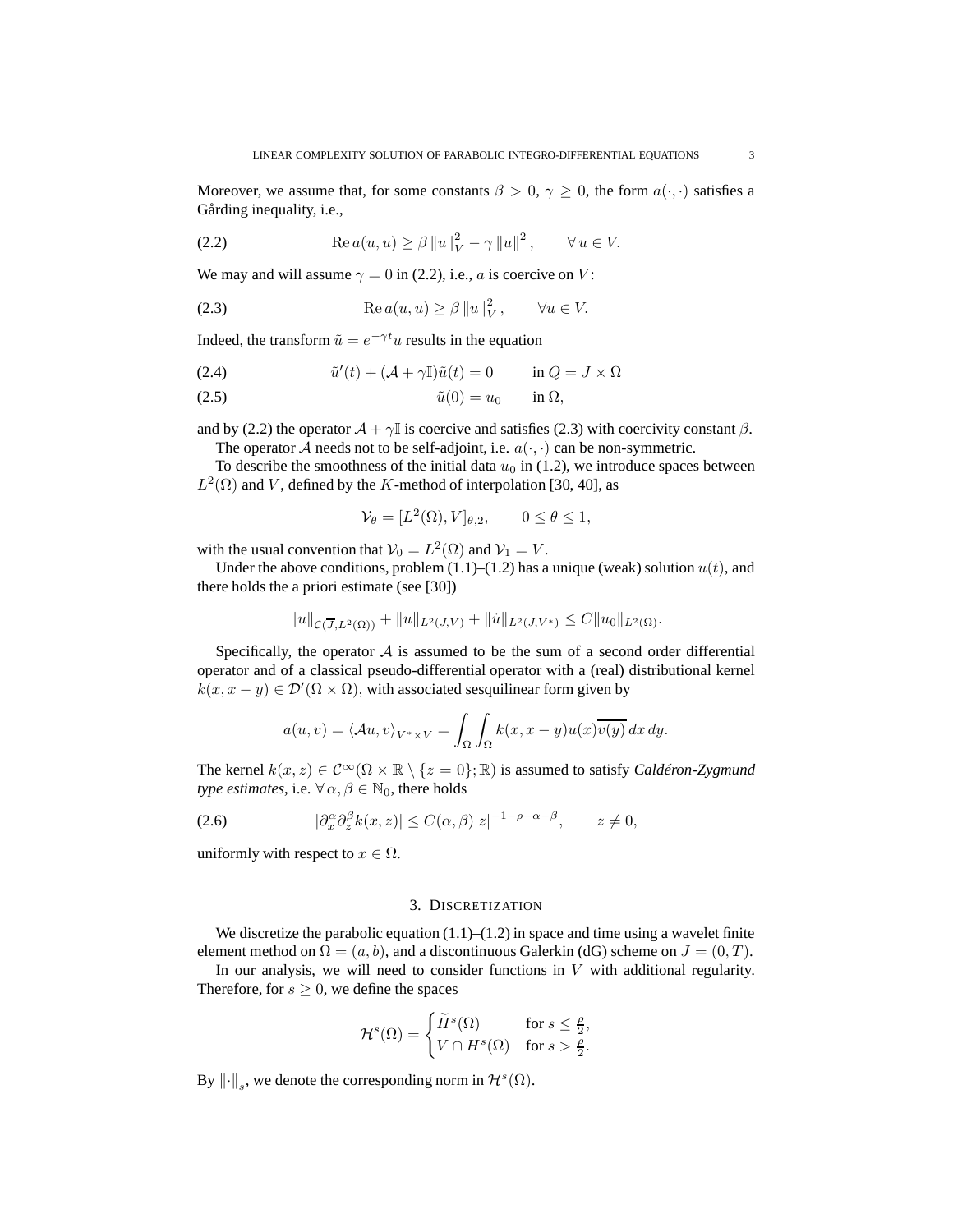3.1. **Spatial Semi-Discretization.** We first discretize the parabolic problem (1.1)–(1.2) with respect to the space variable. Hence, let  $T^0$  be a fixed coarse partition of  $\Omega$ . Furthermore, define the mesh  $\mathcal{T}^l$ , for  $l > 0$ , recursively by bisection of each interval in  $\mathcal{T}^{l-1}$ . We assume that our computational mesh  $\mathcal{T}_h$  (with mesh size h) is obtained in this way as  $\mathcal{T}^L$ , for some  $L > 0$ , with  $h = C2^{-L}$ .

The finite element space  $V_h \subset V$  used for the spatial discretization is the space of all continuous piecewise polynomials of degree  $p \geq 1$  on the triangulation  $\mathcal{T}_h$  which vanish on the boundary  $\partial\Omega$ . In the same way, we define the spaces  $V^l$  corresponding to the triangulation  $\mathcal{T}^l$ , so that we have  $V^0 \subset V^1 \subset \cdots \subset V^L = V_h$ . Let  $N^l = \dim V^l$  and  $N = \dim V_h = N^L = C2^L.$ 

The semi-discrete problem corresponding to (1.1)–(1.2) reads: Given  $u_0 \in L^2(\Omega)$ , find  $u_h \in H^1(J, V_h)$  such that

(3.1) 
$$
\frac{d}{dt}(u_h, v_h) + a(u_h, v_h) = 0, \qquad \forall v_h \in V_h,
$$

and

$$
(3.2) \t\t u_h(0) = P_h u_0.
$$

Here,  $P_h$  is the  $L^2$  projection onto  $V_h$ .

We have the following a priori result on the spatial semi-discretization:

**Theorem 3.1.** *Let* (2.1) *and* (2.3) *be satisfied. Furthermore, we assume that the operator* A is of the form  $A = A_0 + B$ , where  $A_0 = C_0(-\Delta)^{\frac{\rho}{2}}$ ,  $C_0 > 0$ , is a Riesz potential, and  $\mathcal{B}: V \to V^*$  *is a compact perturbation. Then, for*  $t > 0$ *, there holds* 

(3.3) 
$$
||u(t) - u_h(t)|| \leq C \min\{1, h^{p+1}t^{-\frac{p+1}{\rho}}\}.
$$

*Here,*  $C > 0$  *is a constant independent of h and t, and u, u<sub>h</sub> are the solutions of* (1.1)–(1.2) *and* (3.1)*–*(3.2)*, respectively.*

The proof is postponed to Section 5.1.

We remark that the assumption on the principal part  $A_0$  in the preceding theorem is satisfied for most operators occurring in practice.

3.1.1. *Wavelet basis.* In order to compute a fully discrete approximation (in space and time) to the parabolic problem  $(1.1)$ – $(1.2)$ , systems of linear equations have to be solved in each time step (of the corresponding time discretization). Due to the nonlocal character of the operator  $A$  the matrices corresponding to these linear systems are typically fully populated. Therefore, matrix compression techniques, transforming the dense matrices into sparse ones, have to be employed. The compressed systems may then be manipulated in linear complexity.

Using an appropriate basis for the finite dimensional space  $V<sub>h</sub>$ , we will be able to represent the sesquilinear form  $a(\cdot, \cdot)$  as a matrix whose entries are mostly negligible, thereby allowing for matrix compression techniques.

More precisely, we consider so-called biorthogonal wavelets

(3.4) 
$$
\{\psi_j^l\}_{j,l}, \qquad l = 0, 1, \ldots, \quad j = 1, 2, \ldots, M^l,
$$

which allow for optimal preconditioning. They satisfy the following properties (see e.g. [10]):

- (1)  $V_h = V^L = \text{span}\{\psi_j^l \mid 0 \le l \le L, 1 \le j \le M^l\}.$
- (2) The function  $\psi_j^l$  has support  $S_j^l = \text{supp } \psi_j^l$  of diameter bounded by  $C2^{-l}$ .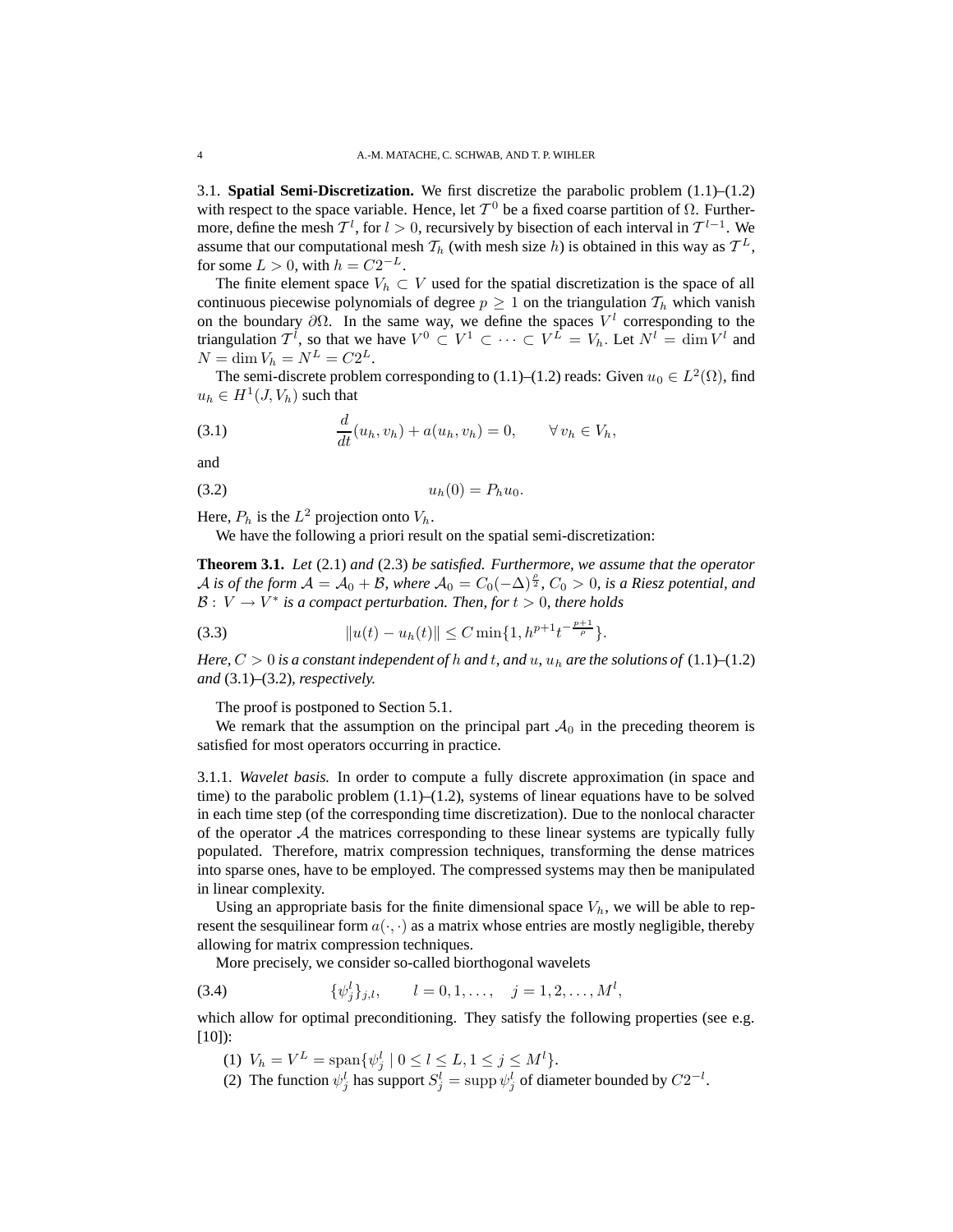- (3) Wavelets  $\psi_j^l$  with  $S_j^l \cap \partial \Omega = \emptyset$  have vanishing moments up to order p, i.e.,  $(\psi_j^l, q) = 0$  for all polynomials q of degree p or less.
- (4) The functions  $\psi_j^l$  for  $l \geq l_0$  are obtained by scaling and translation of the functions  $\psi^{l_0}_j.$
- (5) For all  $v_h = \sum_{l=0}^{L} \sum_{j=1}^{M^l} v_j^l \psi_j^l \in V_h$ , there holds the norm equivalence

(3.5) 
$$
||v_h||_s^2 \cong \sum_{l=0}^L \sum_{j=1}^{M^l} |v_j^l|^2 2^{2ls},
$$

for all  $0 \leq s \leq 1$ .

*Remark* 3.2. The biorthogonal wavelets in the case  $p = 1$  are continuous, piecewise linear spline wavelets vanishing outside  $\Omega = (0, 1)$  (for more general domains  $\Omega = (a, b)$ , they are obtained by simple scalings). The interior wavelets have two vanishing moments and are obtained from the mother wavelet  $\psi(x)$  which takes the values  $(0, -\frac{1}{2}, 1, -\frac{1}{2}, 0)$ at  $(0, \frac{1}{4}, \frac{1}{2}, \frac{3}{4}, 1)$  by scaling and translations:  $\psi_j^l(x) := \psi(2^{l-1}x - (2j-1)2^{-2})$  for  $1 \leq j \leq 2^l - 2$  and  $l \geq 2$ . The boundary wavelets are constructed from the continuous, piecewise linear functions  $\psi_*$ , with values  $(0, 1, -\frac{1}{2}, 0)$  at  $(0, \frac{1}{4}, \frac{1}{2}, \frac{3}{4})$ , and  $\psi^*$ , taking values  $(0, -\frac{1}{2}, 1, 0)$  at  $(\frac{1}{4}, \frac{1}{2}, \frac{3}{4}, 1)$ :  $\psi_0^l = \psi_*(2^{l-1}x)$  and  $\psi_{2^l-1}^l = \psi^*(2^{l-1}x - 2^{l-1} + 1)$ . Higher order spline wavelets with analogous properties have been given in [14].

We note that a function  $v \in V$  can be represented in the form

$$
v = \sum_{l=0}^{\infty} \sum_{j=1}^{M^l} v_j^l \psi_j^l
$$

.

This makes it possible to define an approximation operator  $Q_h: \mathcal{H}^s(\Omega) \to V_h$ , defined by

(3.6) 
$$
Q_h v = \sum_{l=0}^L \sum_{j=1}^{M^l} v_j^l \psi_j^l.
$$

For  $0 \le s \le \frac{\rho}{2} \le t \le p + 1$ , we have have the approximation property

(3.7) 
$$
\|v - Q_h v\|_s \leq Ch^{t-s} \|v\|_t.
$$

3.1.2. *Matrix Compression.* The sesquilinear form a on  $V_h \times V_h$  corresponds to a matrix **A** with entries  $A_{(l,j),(l',j')} = a(\psi_{j'}^{l'}, \psi_j^l)$  which, due to the Caldéron-Zygmund estimates (2.6), decay with increasing distance of their supports. Hence, we can define a compressed matrix A and a corresponding sesquilinear form  $\tilde{a}$  by replacing some of the small entries in A with zero:

(3.8) 
$$
\widetilde{A}_{(j,l),(j',l')} = \begin{cases} A_{(j,l),(j',l')} & \text{if } \text{dist}(S_j^l, S_{j'}^{l'}) \le \delta_{l,l'} \text{ or } S_j^l \cap \partial\Omega \neq \emptyset, \\ 0 & \text{otherwise.} \end{cases}
$$

Here, the truncation parameters  $\delta_{l,l'}$  are given by

(3.9) 
$$
\delta_{l,l'} := c \max\{2^{-L+\widehat{\alpha}(2L-l-l')}, 2^{-l}, 2^{-l'}\},
$$

with some parameters  $c > 0$  and  $0 < \hat{\alpha} \le 1$ , and  $S_j^l = \text{supp } \psi_j^l$ .

By continuity and coercivity of the sesquilinear form  $a$ , we have the norm equivalence

$$
||u||_a = |a(u, u)|^{\frac{1}{2}} \cong ||u||_V.
$$

As in [42, Proposition 3.2], we have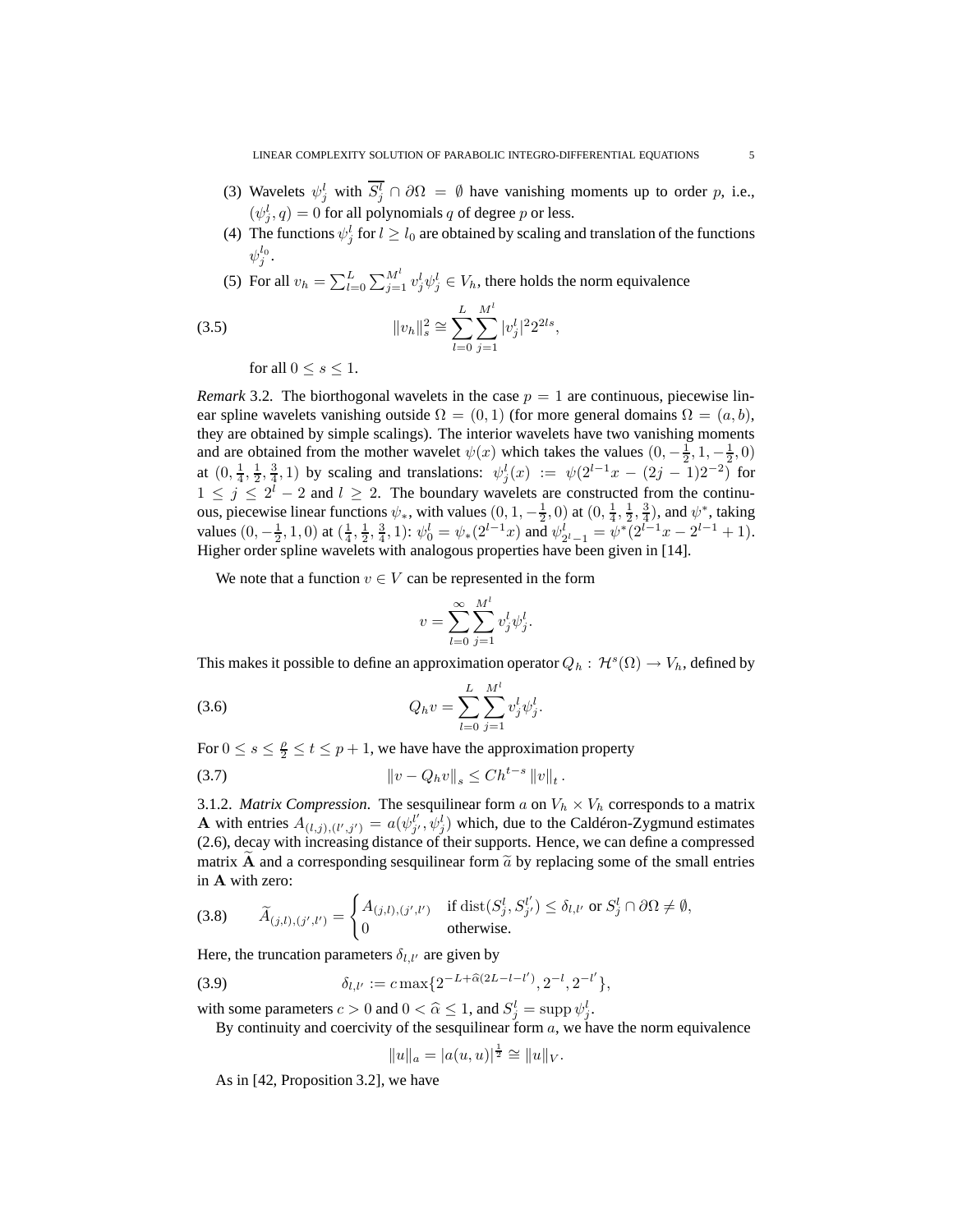**Proposition 3.3.** *Assume c in* (3.9) *is sufficiently large. Then, there exists*  $0 < \widetilde{\beta} \leq \widetilde{\alpha} < \infty$ *independent of* h *such that*

$$
|\widetilde{a}(u_h, v_h)| \leq \widetilde{\alpha} \|u_h\|_a \|v_h\|_a,
$$

*and*

(3.11) 
$$
\operatorname{Re} \widetilde{a}(u_h, u_h) \ge \widetilde{\beta} \|u_h\|_a^2,
$$

*for all*  $u_h, v_h \in V_h$ *.* 

Moreover, there holds [41, 42]:

**Proposition 3.4.** *Assume c in* (3.9) *is sufficiently large. Then, there exists*  $0 < \delta < 1$ *independent of* h *such that for all* L > 0 *the following consistency condition is satisfied:*

$$
(3.12) \qquad |a(u_h, v_h) - \widetilde{a}(u_h, v_h)| \leq \delta \|u_h\|_a \|v_h\|_a, \quad \forall u_h, v_h \in V_h.
$$

*In addition, if*

$$
\widehat{\alpha} > \frac{2p+2}{2p+2+\rho},
$$

*where*  $\hat{\alpha}$  *is the constant from* (3.9)*, then, there holds* 

$$
(3.14) \quad |a(Q_hu, v_h) - \widetilde{a}(Q_hu, v_h)| \leq Ch^{s-\frac{\rho}{2}} \|u\|_s \|v_h\|_V, \quad \forall u \in \mathcal{H}^s(\Omega), \forall v_h \in V_h,
$$

*and*  $(3.15)$ 

$$
|a(Q_hu, Q_hv) - \widetilde{a}(Q_hu, Q_hv)| \le Ch^{s+s'-\rho} \|u\|_s \|v\|_{s'}, \quad \forall u \in \mathcal{H}^s(\Omega), \forall v \in \mathcal{H}^{s'}(\Omega),
$$

*for all*  $\frac{\rho}{2} \leq s, s' \leq p + 1$ *. Here,*  $Q_h$  *is the projection operator from* (3.6)*.* 

The matrix compression (3.8) reduces the number of nonzero elements from  $N^2$  in A to  $N$  times a logarithmic term in  $A$ ; see [37]. More precisely, there holds:

**Proposition 3.5.** For  $\hat{\alpha} < 1$ , the number of nonzero elements in  $\tilde{A}$  is  $\mathcal{O}(N \log N)$ . If  $\widehat{\alpha} = 1$ *, then the number of nonzero elements in*  $\widehat{A}$  *is*  $\mathcal{O}(N(\log N)^2)$ *.* 

3.1.3. *Perturbed Spatial Semi-Discretization.* The matrix compression from the previous section induces, instead of  $(3.1)$ – $(3.2)$ , a perturbed spatial semi-discretization of  $(1.1)$ – (1.2): find  $\widetilde{u}_h \in V_h$  such that

(3.16) 
$$
\frac{d}{dt}(\widetilde{u}_h, v_h) + \widetilde{a}(\widetilde{u}_h, v_h) = 0, \qquad \forall v_h \in V_h.
$$

and

$$
\widetilde{u}_h(0) = P_h u_0.
$$

We have the following analog to Theorem 3.1:

**Theorem 3.6.** *Let the assumptions of Theorem 3.1 be satisfied. Moreover, let* (3.10)*–*(3.15) *hold. Then, for* t > 0*, we have the following a priori error estimate for the perturbed semidiscrete problem* (3.16)*–*(3.17)*:*

 $p+1$ 

(3.18) <sup>k</sup>u(t) <sup>−</sup> <sup>u</sup>eh(t)<sup>k</sup> <sup>≤</sup> <sup>C</sup> min{1, <sup>h</sup> <sup>p</sup>+1t − <sup>ρ</sup> },

*where*  $C > 0$  *is a constant independent of*  $h$  *and*  $t$ *, and*  $u$  *is the solution of* (1.1)–(1.2)*.* 

The proof of this result is worked out in Section 5.2.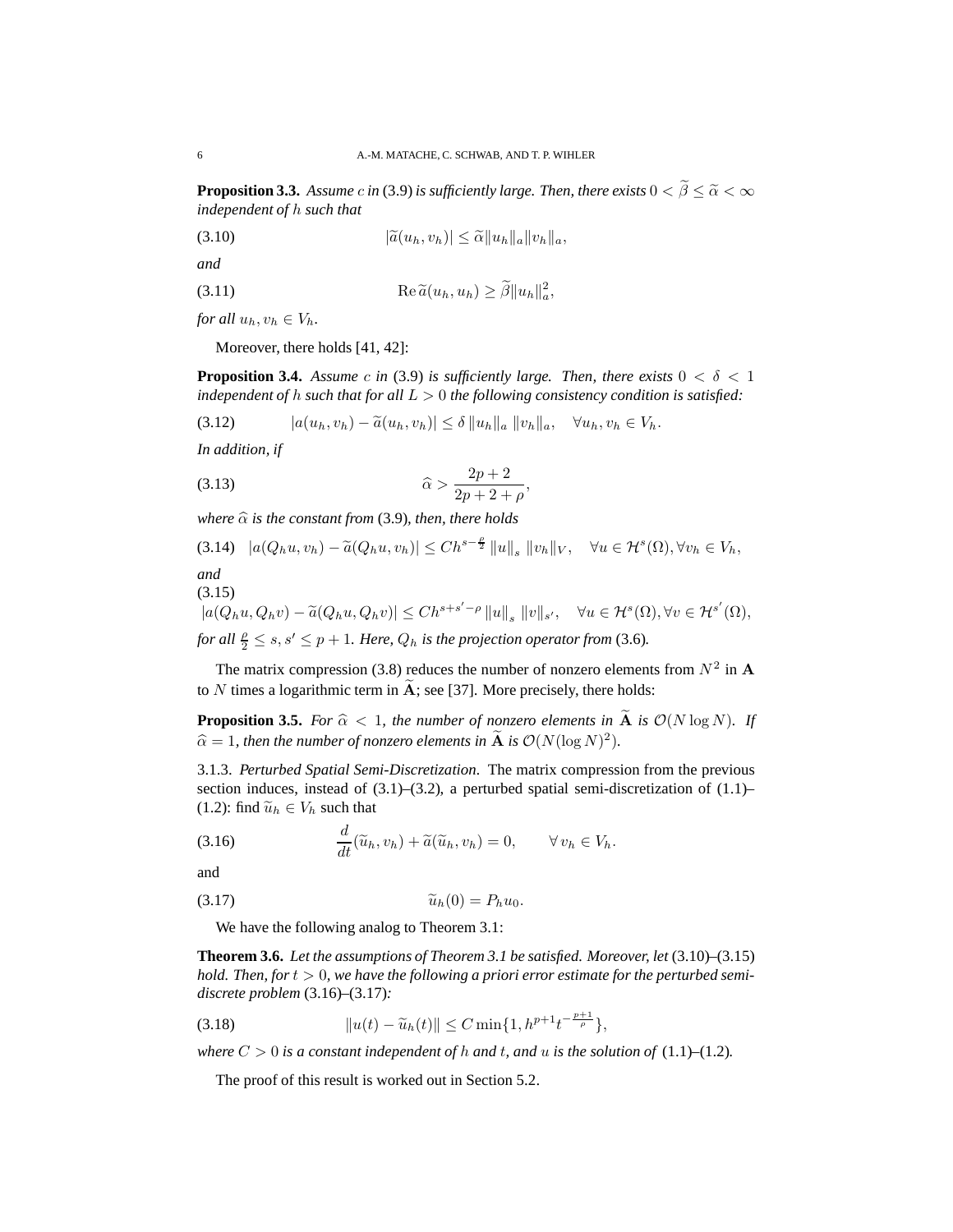3.2. **Discontinuous Galerkin Time Discretization.** In order to obtain a fully discrete approximation (in space and time) to the parabolic problem  $(1.1)$ – $(1.2)$ , we discretize  $(3.16)$ – (3.17) in time using a discontinuous Galerkin method following [39].

For  $0 < T < \infty$  and  $M \in \mathbb{N}$ , let  $\mathcal{M} = \{I_m\}_{m=1}^M$  be a partition of  $J = (0, T)$  into  $M$ subintervals  $I_m = (t_{m-1}, t_m)$ ,  $m = 1, 2, ..., M$  with  $0 = t_0 < t_1 < t_2 < ... < t_M = T$ . Moreover, denote by  $k_m = t_m - t_{m-1}$  the length of  $I_m$ .

For  $u \in H^1(\mathcal{M}, V_h) = \{v \in L^2(J, V_h) : v|_{I_m} \in H^1(I_m, V_h), m = 1, 2, \ldots, M\},\$ define the one-sided limits

$$
u_m^+ = \lim_{s \to 0^+} u(t_m + s), \qquad m = 0, 1, \dots, M - 1,
$$
  

$$
u_m^- = \lim_{s \to 0^+} u(t_m - s), \qquad m = 1, 2, \dots, M,
$$

and the jumps

$$
[u]_m = u_m^+ - u_m^-, \qquad m = 1, 2, \dots, M - 1.
$$

In addition, to each time interval  $I_m$ , a polynomial degree (approximation order)  $r_m \geq 0$ is associated. These numbers are stored in the degree vector  $\underline{r} = \{r_m\}_{m=1}^M$ . Then, the following space being used for the discontinuous Galerkin (dG) method is introduced:

$$
\mathcal{S}^{\mathcal{I}}(\mathcal{M}, V_{h}) = \{ u \in L^{2}(J, V_{h}) : u|_{I_{m}} \in \mathcal{P}_{r_{m}}(I_{m}, V_{h}), m = 1, 2, ..., M \},\
$$

where  $\mathcal{P}_{r_m}(I_m)$  denotes the space of polynomials of degree at most  $r_m$  on  $I_m$ .

With these definitions, the fully discrete dG scheme for the solution of problem  $(1.1)$ -(1.2), respectively (3.16)–(3.17) reads as follows: find  $\tilde{U}^{dG}_h \in \mathcal{S}^{\mathcal{I}}(\mathcal{M}, V_h)$  such that for all  $W \in \mathcal{S}^{\mathcal{I}}(\mathcal{M}, V_h)$ , there holds

(3.19) 
$$
\widetilde{B}_{dG}(\widetilde{U}_h^{dG}, W) = F_{dG}(W),
$$

where

(3.20)  
\n
$$
\widetilde{B}_{dG}(U,W) = \sum_{m=1}^{M} \int_{I_m} ((\dot{U}, W) + \widetilde{a}(U, W)) dt + \sum_{m=1}^{M-1} ([[U]]_m, W_m^+) + (U_0^+, W_0^+),
$$

and

(3.21) 
$$
F_{dG}(W) = (P_h u_0, W_0^+).
$$

We recall the following results from [38]:

## **Proposition 3.7.**

(a) The solution  $\bar{U}_h^{dG} \in \mathcal{S}^{\mathcal{I}}(\mathcal{M}, V_h)$  of the dG method (3.19) is uniquely defined.

(b) *The solution*  $\tilde{u}_h$  *of* (3.16)–(3.17) *satisfies the dG formulation* (3.19)*, i.e. we have the Galerkin orthogonality*

(3.22) 
$$
\widetilde{B}_{dG}(\widetilde{u}_h - \widetilde{U}_h^{dG}, W) = 0,
$$
  
for all  $W \in \mathcal{S}^{\mathcal{I}}(\mathcal{M}, V_h).$ 

*Remark* 3.8*.* The dG method (3.19) can be interpreted as a time stepping scheme of variable step size  $k_m$  and orders  $r_m$ . Indeed, assuming that  $\dot{U}_h^{dG}$  is known on the time intervals  $I_m = (t_{m-1}, t_m), m = 1, 2, ..., n-1$ , we may find  $\hat{U}_h^{dG} \in \mathcal{P}_{r_n}(I_n, V_h), 1 \le n \le M$ , by solving the variational problem

$$
(3.23) \qquad \int_{I_n} \left( (\partial_t \widetilde{U}_h^{dG}, W) + \widetilde{a}(\widetilde{U}_h^{dG}, W) \right) dt + (\widetilde{U}_{n-1}^{dG+}, W_{n-1}^+) = (\widetilde{U}_{n-1}^{dG-}, W_{n-1}^+),
$$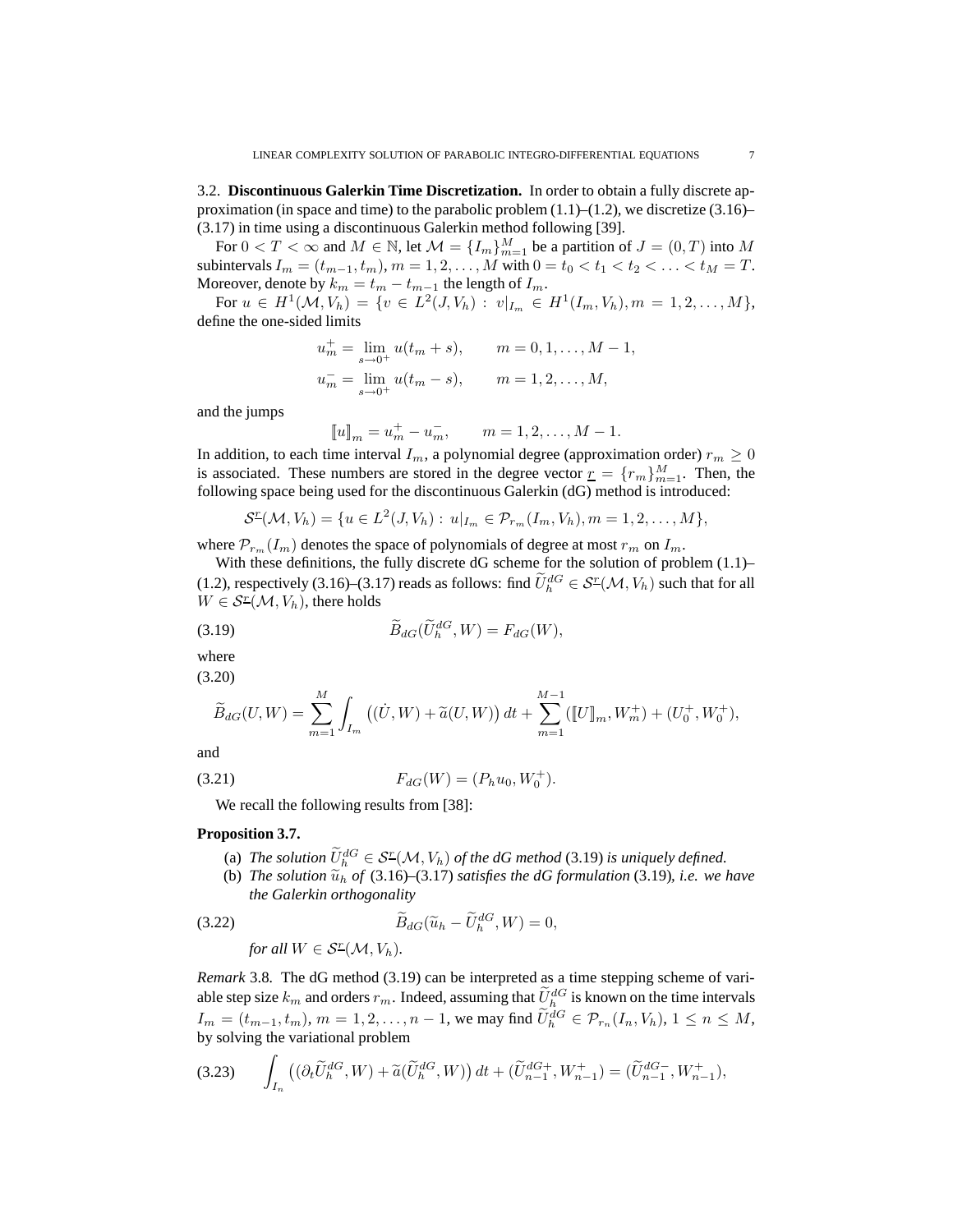for all  $W \in \mathcal{P}_{r_n}(I_n, V_h)$ . Here, we set  $\widetilde{U}_0^{dG-} = P_h u_0$ .

For  $v_h \in V_h$  and  $U \in \mathcal{S}^{\mathcal{I}}(\mathcal{M}, V_h)$ , we introduce the norms

$$
||v_h||_{\widetilde{a}} = |\widetilde{a}(v_h, v_h)|^{\frac{1}{2}},
$$

and

$$
||U||_{dG}^2 = \sum_{m=1}^M \int_{I_m} ||U||_{\tilde{a}}^2 dt + \frac{1}{2} (||U_0^+||^2 + \sum_{m=1}^{M-1} ||[U||_m||^2 + ||U_M^-||^2).
$$

Then, we have the following stability result for the dG scheme. Its proof is similar as the proof of [32, Proposition 4.8].

**Proposition 3.9.** *The solution*  $\tilde{U}_h^{dG} \in \mathcal{S}^{\mathcal{I}}(\mathcal{M}, V_h)$  *of the dG method* (3.19) *satisfies the stability estimate*

$$
\|\widetilde{U}_h^{dG}\|_{dG} \leq C \|u_0\|,
$$

*with a constant*  $C > 0$  *independent of h and of*  $T$ *.* 

3.3. **Convergence of the Fully Discrete Scheme.** The solution operator of the parabolic problem  $(1.1)$ – $(1.2)$  generates a holomorphic semi-group (see e.g. [38]). Therefore, the solution  $u(t)$  of (1.1)–(1.2) is analytic with respect to t for all  $t > 0$ . However, due to the non-smoothness of the initial data, the solution may be singular at  $t = 0$ . The aim of this section is to show how, by the use of so-called geometric time partitions and linearly increasing polynomial degrees in the time discretization, the low regularity of the solution at  $t = 0$  can be resolved.

**Definition 3.10.** A partition  $M_{M,\gamma} = \{I_m\}_{m=1}^M$  in  $J = (0, T), T > 0$ , is called geometric with M time steps  $I_m = (t_{m-1}, t_m)$ ,  $m = 1, 2, ..., M$ , and grading factor  $\gamma \in (0, 1)$ , if

$$
t_0 = 0, \qquad t_m = T\gamma^{M-m}, \quad 1 \le m \le M.
$$

**Definition 3.11.** A polynomial degree vector r is called linear with slope  $\mu > 0$  on  $\mathcal{M}_{M,\gamma}$ , if  $r_1 = 0$  and  $r_m = |\mu m|, m = 2, ..., M$ , where  $|\mu m| = \max\{q \in \mathbb{N}_0 : q \leq \mu m\}.$ 

We have the following a priori error estimate on the fully discrete (perturbed) dG method.

**Theorem 3.12.** *Let*  $\rho \in (0, 2]$ *, and u be the solution of the parabolic problem*  $(1.1)–(1.2)$ *on*  $J \times \Omega = (0, T) \times (a, b)$ *, with initial data*  $u_0 \in V_\theta$ *, for some*  $0 < \theta \leq 1$ *. Moreover, let the* assumptions of Theorem 3.6 be fulfilled, and  $0 < \gamma < 1$ . Then, there exist  $\mu_0, \kappa_0 > 0$ *such that for all geometric partitions*  $\mathcal{M}_{M,\gamma}$  *(cf. Definition 3.10)* with  $M \geq \kappa_0 |\log h|$ *, and all polynomial degree vectors* <u>r</u> *on*  $M_{M,\gamma}$  *(cf. Definition* 3.11) *with slope*  $\mu > \mu_0$ *, the fully* discrete solution  $\widetilde{U}_h^{\,dG}$  to (1.1)–(1.2) obtained by (3.19) on the finite element space S r (MM,γ, Vh) *satisfies the a priori error estimate*

(3.24) 
$$
||u(T) - \tilde{U}_h^{dG}(T)|| \leq C T^{-\frac{p+1}{\rho}} h^{p+1}.
$$

*Here,* h *and* p *are the mesh size and the polynomial degree of the spatial discretization, respectively, and*  $C > 0$  *is a constant independent of h.* 

*Proof.* Thanks to the triangle inequality, we have

 $||u(T) - \tilde{U}_h^{dG}(T)|| \le ||u(T) - \tilde{u}_h(T)|| + ||\tilde{u}_h(T) - \tilde{U}_h^{dG}(T)|| =: T_1 + T_2,$ 

where  $\tilde{u}_h$  is the solution of the semi-discrete problem (3.16)–(3.17).

The term  $T_1$  is estimated using Theorem 3.6. In order to obtain a bound for  $T_2$ , we note that, on geometrically refined meshes with linearly increasing polynomial degrees (in the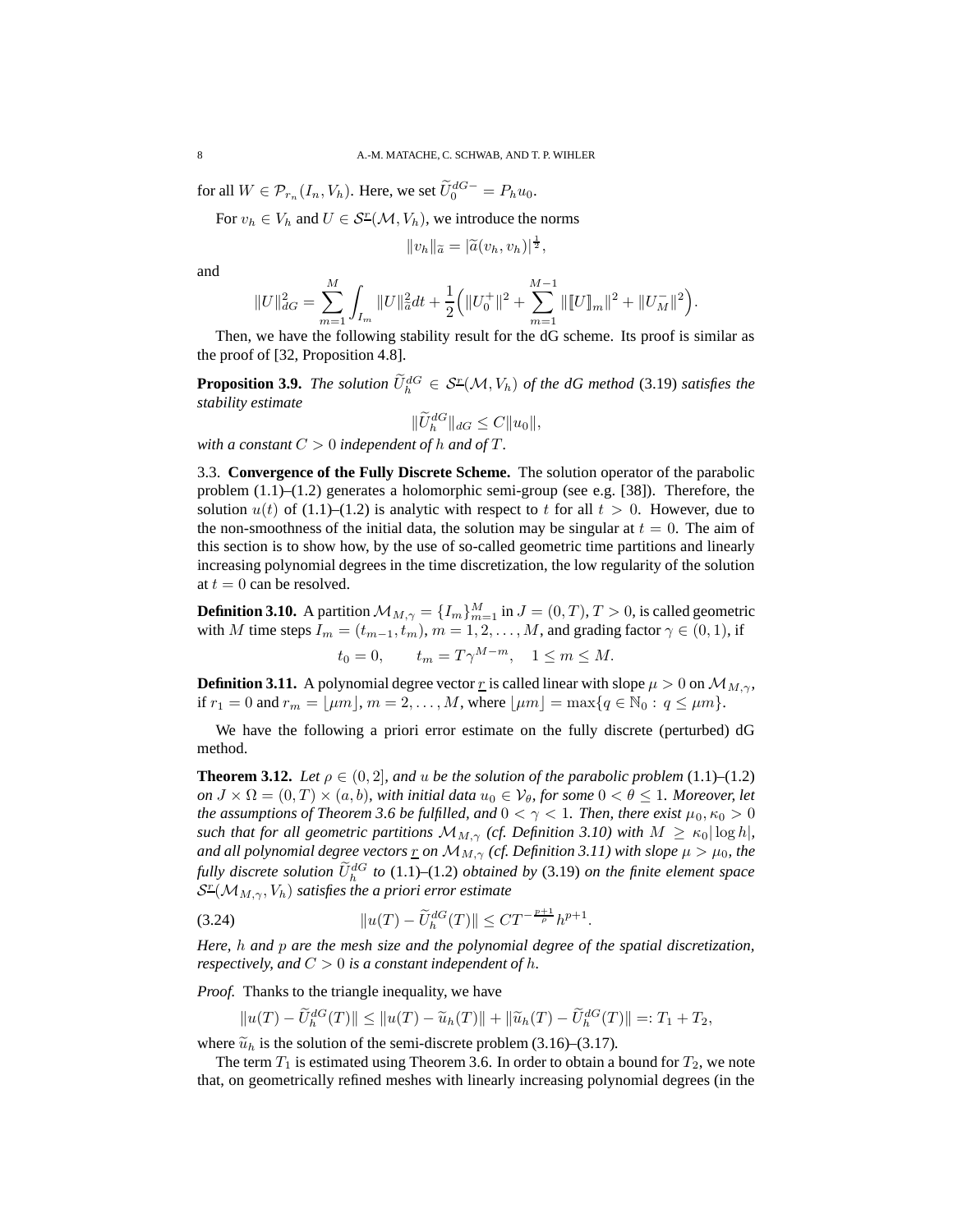dG time discretization),  $T_2$  converges at an exponential rate with respect to the number of degrees of freedom  $\hat{N} = \dim \mathcal{S}^{\text{r}}(\mathcal{M}_{M,\gamma}, V_h) / \dim V_h$  in the dG time discretization. More precisely, there holds  $T_2 \leq Ce^{-b\sqrt{\widehat{N}}}$ ; see [32, 38, 43] for details. Hence, we have

$$
\|u(T)-\widetilde{U}^{dG}_h(T)\|\leq T_1+T_2\leq C\big(h^{p+1}+e^{-b\sqrt{\widehat{N}}}\big).
$$

Noticing that  $\sqrt{\hat{N}} \ge CM \ge C\kappa_0 |\log h|$ , the proof follows if  $\kappa_0$  is chosen sufficiently  $\Box$ 

#### 4. SOLUTION ALGORITHM

We will now study the linear systems resulting from the dG method  $(3.19)$ . We show that they may be solved iteratively, without causing a loss in the rates of convergence in the error estimate (3.24), by the use of an incomplete GMRES method. Furthermore, we prove that the overall complexity of the fully discrete dG method is linear (up to some logarithmic terms). Since these matters have already been studied in [32, 43], we restrict ourselves to a brief presentation of the results there.

4.1. **Derivation of the Linear Systems.** The dG time stepping scheme (3.23) corresponds to a linear system of size  $(r_m + 1)N^L$  to be solved in each time step  $m = 1, 2, ..., M$ . Here and in what follows, in order to clarify the dependence on the refinement level  $L$ explicitly, we denote by  $N^L$  the dimension of the finite element space  $V_h = V^L$ .

For  $1 \leq m \leq M$ , let  $\{\phi_j = \sqrt{j + \frac{1}{2}}L_j\}_{j=0}^{r_m}$ , where  $L_j$  is the j-th Legendre polynomial on  $(-1, 1)$  (normalized such that  $L_j(1) = 1$ ), be a basis of the polynomial space  $\mathcal{P}_{r_m}(-1, 1)$ . Then, the temporal shape functions on the time interval  $I_m$  are given by  $\phi_j \circ F_m^{-1}$ , where the mapping  $F_m : (-1,1) \to I_m$  is given by

$$
t = F_m(\hat{t}) = \frac{1}{2}(t_{m-1} + t_m) + \frac{1}{2}k_m\hat{t}, \qquad k_m = t_m - t_{m-1}, \qquad \hat{t} \in (-1, 1).
$$

Writing  $\widetilde{U}_{h,m}^{dG}(x,t) = \widetilde{U}_{h}^{dG}|_{I_m}(x,t)$  and  $W_m = W|_{I_m}$  in (3.23) as

$$
\widetilde{U}_{h,m}^{dG}(x,t) = \sum_{j=0}^{r_m} \widetilde{U}_{h,m,j}^{dG}(x)(\phi_j \circ F_m^{-1})(t),
$$
  

$$
W_m(x,t) = \sum_{j=0}^{r_m} W_{m,j}(x)(\phi_j \circ F_m^{-1})(t),
$$

the variational formulation (3.23) reads: find  $(\widetilde{U}_{h,m,j}^{dG})_{j=0}^{r_m} \in (V_h)^r$  such that there holds for all  $(W_{m,i})_{i=0}^{r_m} \in (V_h)^r$ ,

$$
(4.1) \qquad \sum_{i,j=0}^{r_m} C_{ij} (\widetilde{U}_{h,m,j}^{dG}, W_{m,i})_{L^2(\Omega)} + \frac{k_m}{2} \sum_{i=0}^{r_m} \widetilde{a} (\widetilde{U}_{h,m,i}^{dG}, W_{m,i}) = \sum_{i=0}^{r_m} f_{m,i}(W_{m,i}),
$$

where, for  $i, j = 0, 1, \ldots, r_m$ ,

(4.2) 
$$
C_{ij} = \sigma_{ij} \sqrt{\left(i + \frac{1}{2}\right)\left(j + \frac{1}{2}\right)}, \quad \sigma_{ij} = \begin{cases} (-1)^{i+j} & \text{if } j > i \\ 1 & \text{else} \end{cases},
$$

and  $f_{m,i}(v) = \phi_i(-1) \left( \widetilde{U}_{h,m-1}^{dG-}(t_{m-1}), v \right)$ .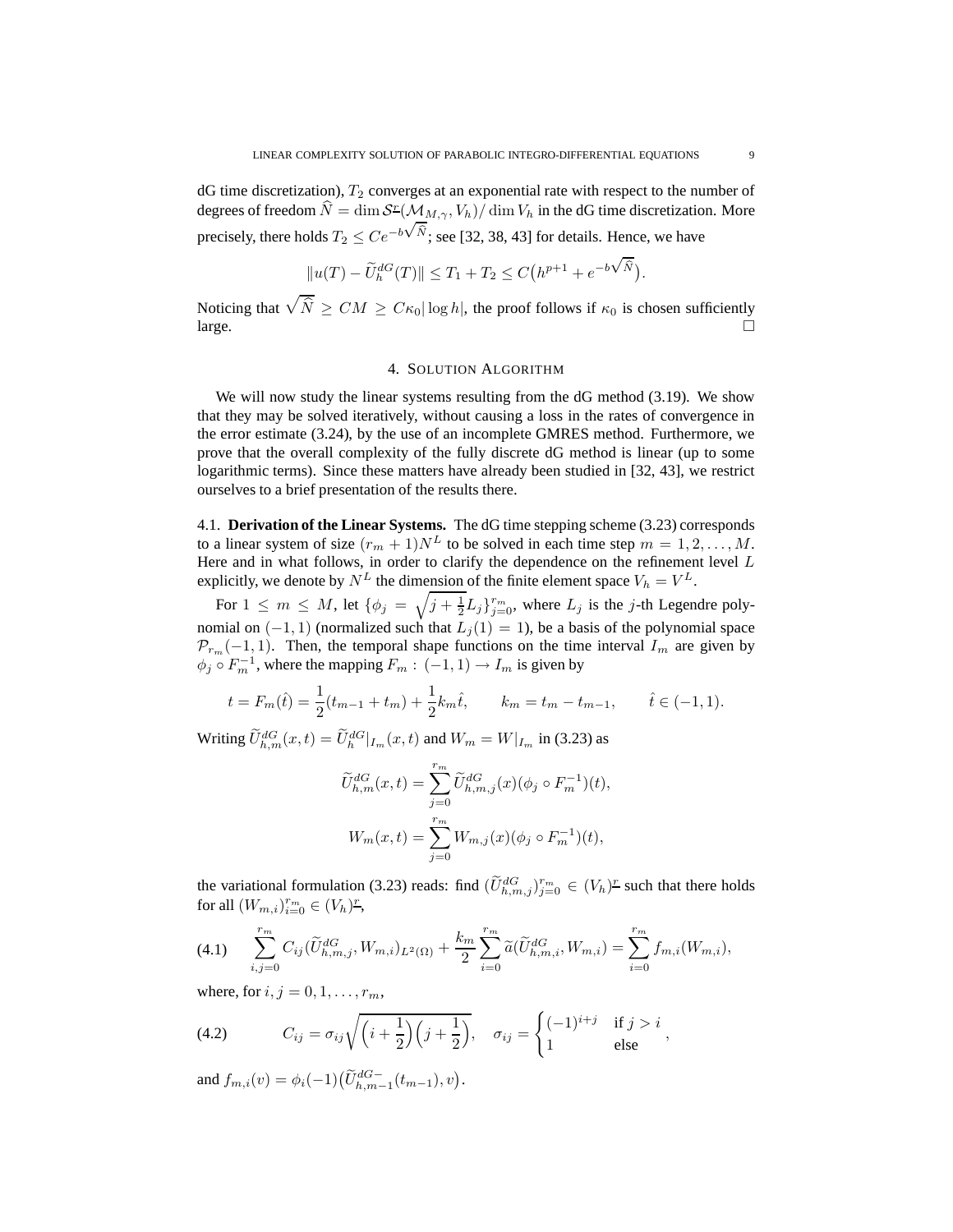From now on, for the sake of readability, we will drop the subscript  $m$ . Then, denoting by **M** and **A** the mass and (compressed) stiffness matrix on  $V^h = V^L$  with respect to  $(\cdot, \cdot)$ and  $\tilde{a}(\cdot, \cdot)$ , respectively, (3.23) takes the matrix form

(4.3) 
$$
\mathbf{R}\underline{u} = \underline{f} \quad \text{with} \quad \mathbf{R} = \mathbf{C} \otimes \mathbf{M} + \frac{k}{2} \mathbf{I} \otimes \widetilde{\mathbf{A}},
$$

where <u>u</u> denotes the coefficient vector of  $\tilde{U}_{h,m}^{dG} = \tilde{U}_h^{dG}|_{I_m} \in \mathcal{P}_{r_m}(I_m, V_h)$ .

4.2. **Decoupling.** In [38] it has been found that the system (4.3) of size  $(r + 1)N<sup>L</sup>$  can be reduced to solving  $r + 1$  linear systems of size  $N^L$ . To this end, let  $C = \mathbf{Q} \mathbf{T} \mathbf{Q}^{\mathsf{H}}$  be the Schur decomposition of the  $(r+1) \times (r+1)$  matrix C with a unitary matrix Q and an upper triangular matrix T. Note that the diagonal of T contains the eigenvalues  $\lambda_1, \lambda_2, \ldots, \lambda_{r+1}$ of C. Then, multiplying (4.3) by  $Q^H \otimes I$  from the left results in the linear system

$$
(\mathbf{T} \otimes \mathbf{M} + \frac{k}{2}\mathbf{I} \otimes \widetilde{\mathbf{A}})\underline{w} = \underline{g} \text{ with } \underline{w} = (\mathbf{Q}^{\mathsf{H}} \otimes \mathbf{I})\underline{u}, \underline{g} = (\mathbf{Q}^{\mathsf{H}} \otimes \mathbf{I})\underline{f}.
$$

This system is block-upper-triangular. With  $\underline{w} = (\underline{w}_0, \underline{w}_1, \dots, \underline{w}_r), \underline{w}_j \in \mathbb{C}^{N^L}$ , we obtain its solution by solving

(4.4) 
$$
(\lambda_{j+1} \mathbf{M} + \frac{k}{2} \widetilde{\mathbf{A}}) \underline{w}_j = \underline{s}_j
$$

for  $j = r, r - 1, \ldots, 0$ , where  $\underline{s}_j = \underline{g}_j - \sum_{l=j+1}^r \mathbf{T}_{j+1, l+1} \mathbf{M} \underline{w}_l$ .

4.3. **Preconditioning and Iterative Solution.** By (4.4), a dG-time step of order r amounts to solving  $r + 1$  linear systems with a matrix of the form

(4.5) 
$$
\mathbf{B} = \lambda \mathbf{M} + \frac{k}{2} \widetilde{\mathbf{A}}.
$$

Here,  $\lambda$  is an eigenvalue of C in (4.2). Estimates on the eigenvalues of C have been established in [43].

For the preconditioning of the linear system (4.5), we define the matrix S and the scaled matrix  $\widehat{\mathbf{B}} \in \mathbb{R}^{N^L} \times \mathbb{R}^{N^L}$  by

$$
\mathbf{S} = \left( \mathrm{Re}(\lambda) \mathbf{I} + \frac{k}{2} \mathbf{D}_{\mathbf{A}} \right)^{\frac{1}{2}}, \qquad \widehat{\mathbf{B}} = \mathbf{S}^{-1} \mathbf{B} \mathbf{S}^{-1},
$$

where  $\mathbf{D}_{\mathbf{A}}$  is the diagonal matrix with entries  $D_{(l,j),(l,j)} = 2^{l\frac{\rho}{2}}$  corresponding to the basis functions  $\psi_j^l \in V_h$ ; cf. (3.4).

The preconditioned linear equations corresponding to (4.4) are solved approximately with incomplete GMRES( $m_0$ ) iteration (restarted every  $m_0 \geq 1$  iterations). There holds:

**Theorem 4.1.** *Let the assumptions of Theorem 3.12 hold. Then, choosing the number and order of time steps such that*  $M = c \log h$  *(with*  $c > 0$  *sufficiently large*) *and in each time*  $step n_G = \mathcal{O}(|\log h|)^5$  *GMRES iterations, implies that* 

(4.6) 
$$
||u(T) - \widehat{U}_h^{dG}(T)|| \leq C T^{-\frac{p+1}{\rho}} h^{p+1},
$$

where  $\hat{U}^{dG}_{h}$  denotes the (perturbed) dG approximation of the exact solution  $u$  to  $(1.1)$ – $(1.2)$ *obtained by the incomplete GMRES method.*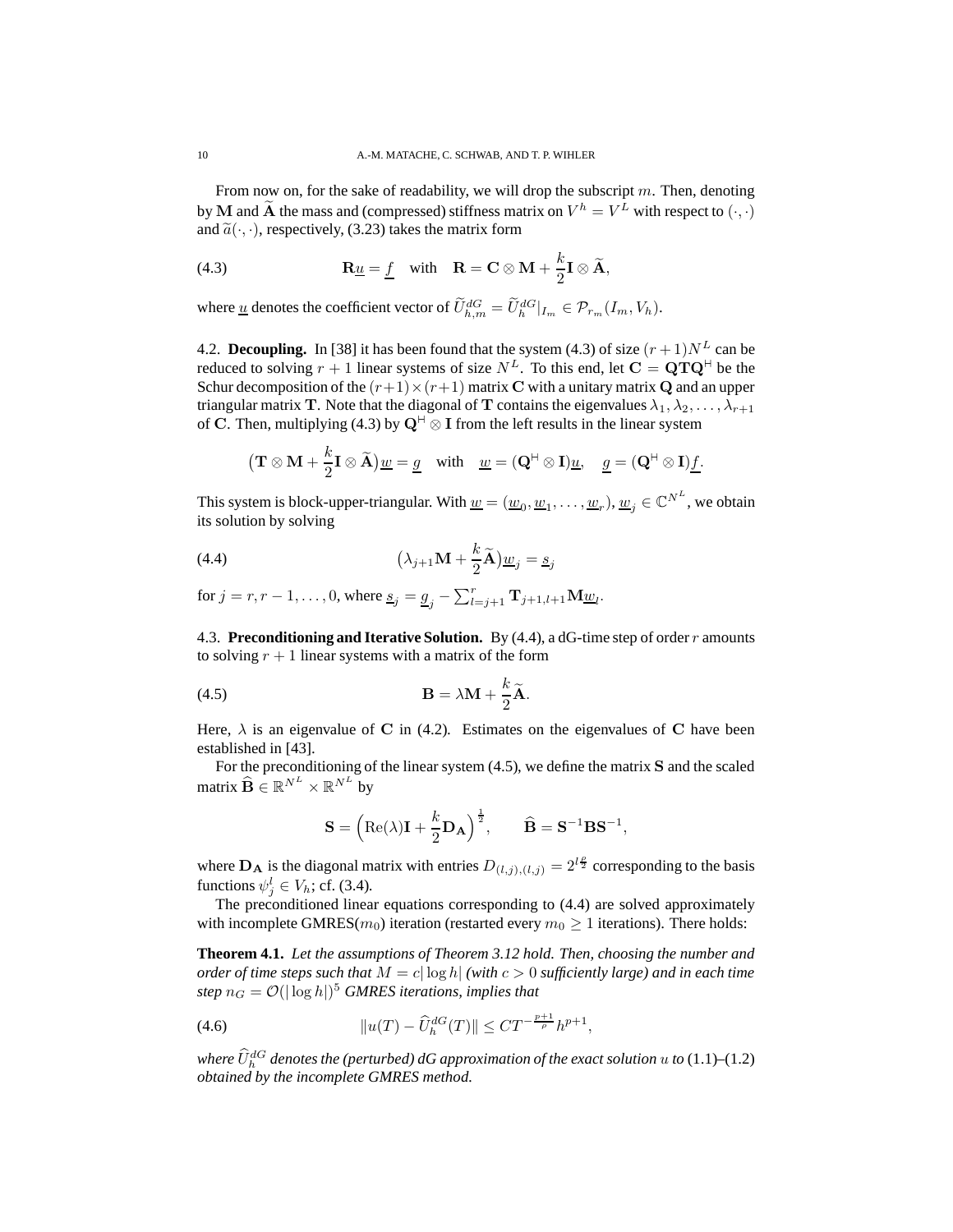



4.4. **Complexity.** Applying the matrix compression techniques from Section 3.1.2, the judicious combination of geometric mesh refinement and linear increase of polynomial degrees in the dG time-stepping scheme (Theorem 3.12), and an appropriate number of GMRES iterations (Theorem 4.1), results in an linear (up to some logarithmic terms) overall complexity of the fully discrete scheme (3.19) for the solution of the parabolic problem  $(1.1)$ – $(1.2)$ .

**Theorem 4.2.** *Under the assumptions of Theorems 3.12 and 4.1, the fully discrete scheme*  $(3.19)$  *with*  $n_G = \mathcal{O}(|\log h|)^5$  *GMRES iterations* per *time step yields*  $\hat{U}_h^{dG}(T)$  *in at most*  $\mathcal{O}(N(\log N)^8)$  operations, where  $N = N^L = \dim V_h$  is the number of spatial degrees of *freedom.*

#### 5. PROOFS OF THEOREMS 3.1 AND 3.6

We will now establish the estimates (3.3) and (3.18). Without loss of generality, we will assume that  $T = 1$ .

## 5.1. **Proof of Theorem 3.1.** We proceed in several steps.

**Step 1.** We first recall some well-known results from the theory of analytic semi-groups.

We note that, due to the continuity (2.1) and the coercivity (2.3) of the sesquilinear form a, the operator  $A$  is 'sectorial'. More precisely, we have the following results (see [22], for example):

**Lemma 5.1.** *There exists an acute angle*  $\theta \in (0, \frac{\pi}{2})$  *such that* 

$$
G=\left\{z\in\mathbb{C}:\,\theta\leq|\arg z|\leq\pi\right\}\subset\rho(\mathcal{A}),
$$

*where*  $\rho(A)$  *is the resolvent set of A. Moreover, there are constants*  $M, \delta > 0$  *such that there holds*

(5.1) 
$$
\|(z-\mathcal{A})^{-1}\| \leq \frac{M}{|z|}, \qquad \forall z \in G,
$$

*and*

(5.2) 
$$
|z| \|w\|^2 + \|w\|_V^2 \le \delta |z| \|w\|^2 - a(w, w)\big|, \qquad \forall w \in V, \forall z \in G.
$$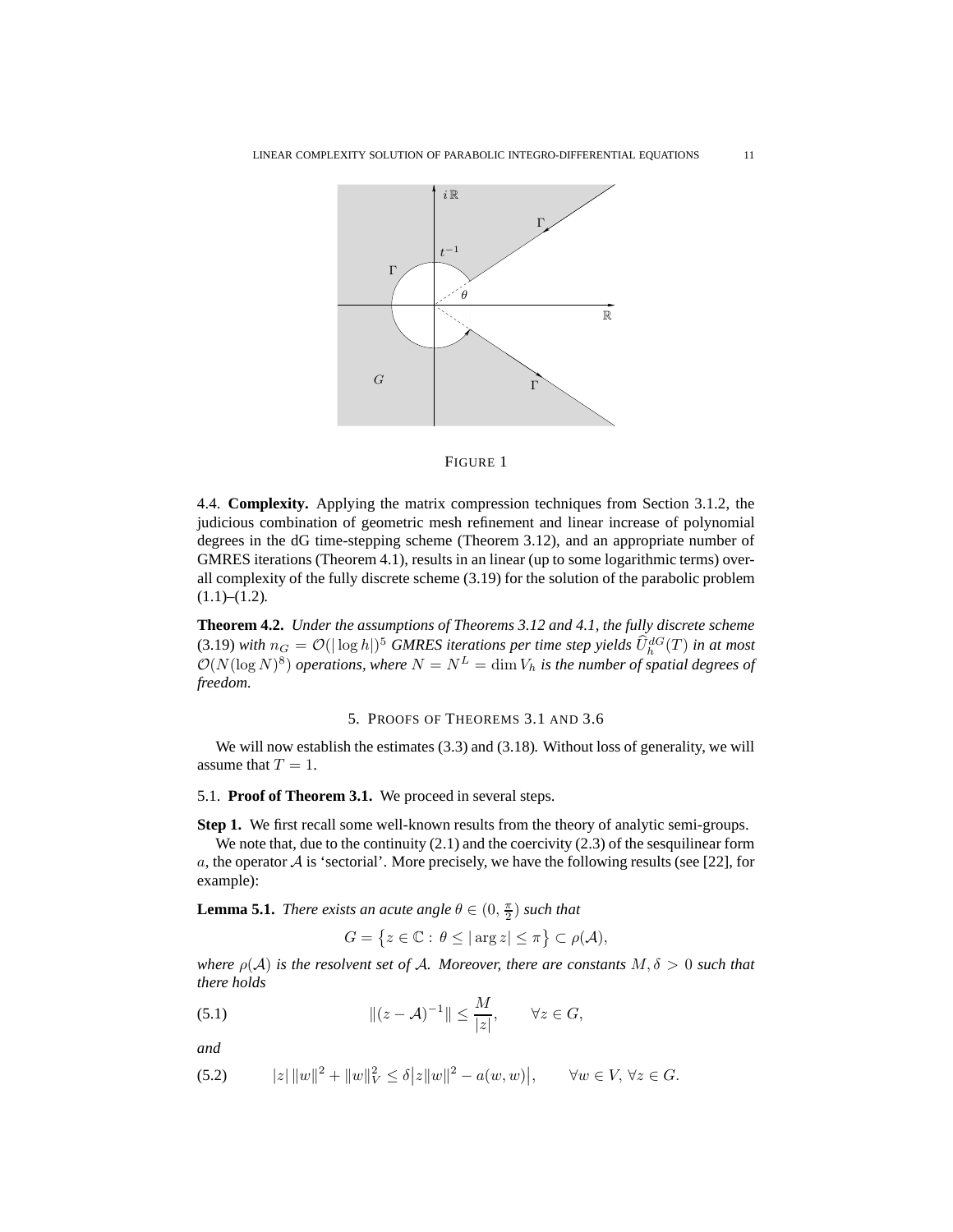The above result allows us to represent the solution  $u(t)$  of (1.1)–(1.2) and the semidiscrete solution  $u_h(t)$  of (3.1)–(3.2) in terms of a Dunford-Taylor integral representation:

(5.3) 
$$
u(t) = e^{-t\mathcal{A}}u_0 = \frac{1}{2\pi i}\int_{\Gamma} e^{-tz}(z-\mathcal{A})^{-1}u_0 dz,
$$

and

(5.4) 
$$
u_h(t) = e^{-t\mathcal{A}_h} P_h u_0 = \frac{1}{2\pi i} \int_{\Gamma} e^{-tz} (z - \mathcal{A}_h)^{-1} P_h u_0 dz.
$$

Here,  $A_h : V_h \to V_h$  is the finite element approximation of A defined by

$$
(\mathcal{A}_h\varphi_h,\psi_h)=a(\varphi_h,\psi_h),\qquad\forall\varphi_h,\psi_h\in V_h,
$$

and  $\Gamma$  denotes the piecewise smooth path running around the sector  $G$  (see Lemma 5.1) from  $+\infty \cdot e^{i\theta}$  to  $+\infty \cdot e^{-i\theta}$ , i.e.,  $\Gamma = \Gamma_1 \cup \Gamma_2 \cup \Gamma_3$ , with

$$
\Gamma_1 = \{se^{i\theta} : \infty \ge s \ge t^{-1}\},
$$
  
\n
$$
\Gamma_2 = \{t^{-1}e^{is} : \theta \le s \le 2\pi - \theta\},
$$
  
\n
$$
\Gamma_3 = \{se^{-i\theta} : t^{-1} \le s \le \infty\};
$$

see Figure 1. We note that, since  $V_h \subset V$ , Lemma 5.1 also holds for the operator  $A_h$  (with the same constants  $\theta$ ,  $M$ ,  $\delta$ ); in particular, this implies that the term  $(z - A_h)^{-1}$  in (5.4) is well-defined (independently of h).

From (5.3), it follows that  $\forall t > 0, \forall l \in \mathbb{N}$ , there exists a constant  $C > 0$  such that

$$
(5.5) \t\t\t\t \|\mathcal{A}^l e^{-t\mathcal{A}}\| \le C(l) t^{-l}.
$$

**Step 2.** For the proof of Theorem 3.1, we need to estimate the term

$$
||u(t) - u_h(t)|| = ||E_h(t)u_0||
$$

appropriately, where the operator  $E_h(t)$  is given by

$$
(5.6) \tEh(t) = e^{-tA} - e^{-tA_h}P_h = \frac{1}{2\pi i}\int_{\Gamma} e^{-tz} \left( (z - A)^{-1} - (z - A_h)^{-1}P_h \right) dz.
$$

The aim of this step is to prove the following

**Lemma 5.2.** *For all*  $0 < t \leq 1$ *, there holds* 

(5.7) 
$$
||E_h(t)|| \leq C \min\{1, h^{\rho}t^{-1}\},
$$

*where*  $C > 0$  *is a constant independent of t, and* 

$$
||E_h(t)|| = \sup_{v \in L^2(\Omega)} \frac{||E_h(t)v||}{||v||}.
$$

*Proof.* Let  $z \in G$  with  $|z| \ge t^{-1}$  be fixed, and define

(5.8) 
$$
w = (z - A)^{-1}u_0, \qquad w_h = (z - A_h)^{-1}P_hu_0.
$$

Then, (5.1) implies that

(5.9) 
$$
\|w\| \le \frac{M}{|z|} \|u_0\|,
$$

and due to  $a(w, w) = z(w, w) - (u_0, w)$  and (2.3), it follows that

(5.10) 
$$
||w||_V^2 \leq \beta^{-1} (|z| ||w||^2 + ||u_0|| ||w||) \leq C \frac{1}{|z|} ||u_0||^2.
$$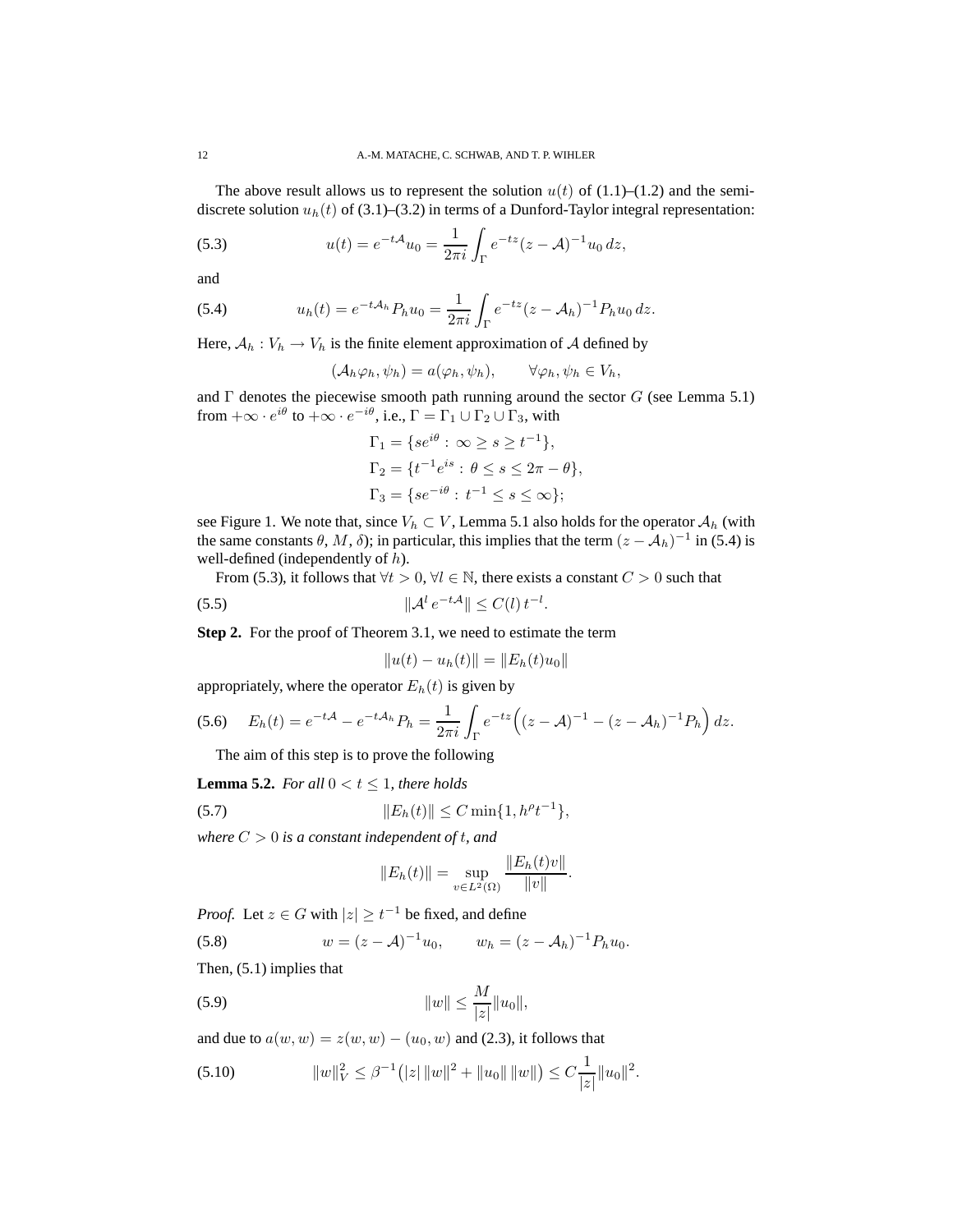Combining (5.9) and (5.10), results in

(5.11) 
$$
|z| \|w\| + \sqrt{|z|} \|w\|_V \leq C \|u_0\|.
$$

Moreover, since  $Aw = zw - u_0$ , we obtain  $||Aw|| \leq C||u_0||$ . Hence, using the fact that the graph norm of A is equivalent to the  $\|\cdot\|_{\rho}$  norm, i.e. in particular,

$$
||w||_{\rho}\leq C(||\mathcal{A}w||+||w||),
$$

and noticing that, by (5.9),  $||w|| \le M|z|^{-1}||u_0|| \le Mt||u_0|| \le M||u_0||$ , leads to (5.12)  $||w||_{\rho} \leq C||u_0||.$ 

Summarizing, we have

(5.13) 
$$
||w||_{\rho} + \sqrt{|z|} ||w||_{V} + |z| ||w|| \leq C ||u_0||.
$$

Referring to (5.2), noticing the Galerkin orthogonality

$$
z(w - w_h, v_h) - a(w - w_h, v_h) = 0, \qquad \forall v_h \in V_h,
$$

and making use of the approximation property (3.7) of the operator  $Q_h$ , it follows that

$$
|z| \|w - w_h\|^2 + \|w - w_h\|_V^2
$$
  
\n
$$
\leq \delta |z(w - w_h, w - w_h) - a(w - w_h, w - w_h)|
$$
  
\n
$$
= \delta |z(w - w_h, w - Q_h w) - a(w - w_h, w - Q_h w)|
$$
  
\n
$$
\leq C (|z| \|w - w_h\| \|w - Q_h w\| + \|w - w_h\|_V \|w - Q_h w\|_V)
$$
  
\n
$$
\leq C h^{\frac{\rho}{2}} (\sqrt{|z|} \|w - w_h\| + \|w - w_h\|_V) (\sqrt{|z|} \|w\|_V + \|w\|_\rho).
$$

Applying the a priori estimate (5.13), yields

(5.14) 
$$
\sqrt{|z|}\,\|w-w_h\|+\|w-w_h\|_V\leq C\,h^{\frac{\rho}{2}}\,\|u_0\|.
$$

Now, using the Nitsche trick, we prove that  $\|w - w_h\| \leq Ch^{\rho} \|u_0\|$ . To this end, let  $v = (\overline{z} - A^*)^{-1}(w - w_h)$ , where  $A^*$  is the adjoint operator of A.

Repeating the argument for the derivation of (5.14) with v,  $w - w_h$  instead of w,  $u_0$ , we obtain

$$
||w - w_h||^2 = z(w - w_h, v) - a(w - w_h, v)
$$
  
=  $z(w - w_h, v - Q_h v) - a(w - w_h, v - Q_h v)$   
 $\leq (\sqrt{|z|}||v - Q_h v|| + ||v - Q_h v||_V)(\sqrt{|z|}||w - w_h|| + ||w - w_h||_V)$   
 $\leq Ch^{\rho}||w - w_h|| ||u_0||.$ 

This implies

(5.15) 
$$
||w - w_h|| \leq Ch^{\rho} ||u_0||.
$$

Thus, recalling the Dunford-Taylor integral representation (5.6) and noticing that

$$
\int_{\Gamma} |e^{-tz}||dz| \le Ct^{-1},
$$

results in

$$
||E_h(t)u_0|| \le \frac{1}{2\pi} \int_{\Gamma} |e^{-tz}| ||(z - A)^{-1}u_0 - (z - A_h)^{-1}P_hu_0|| \, |dz| \le Ch^{\rho}t^{-1}||u_0||,
$$
  
which completes the proof.

**Step 3.** Next, we establish the following estimate: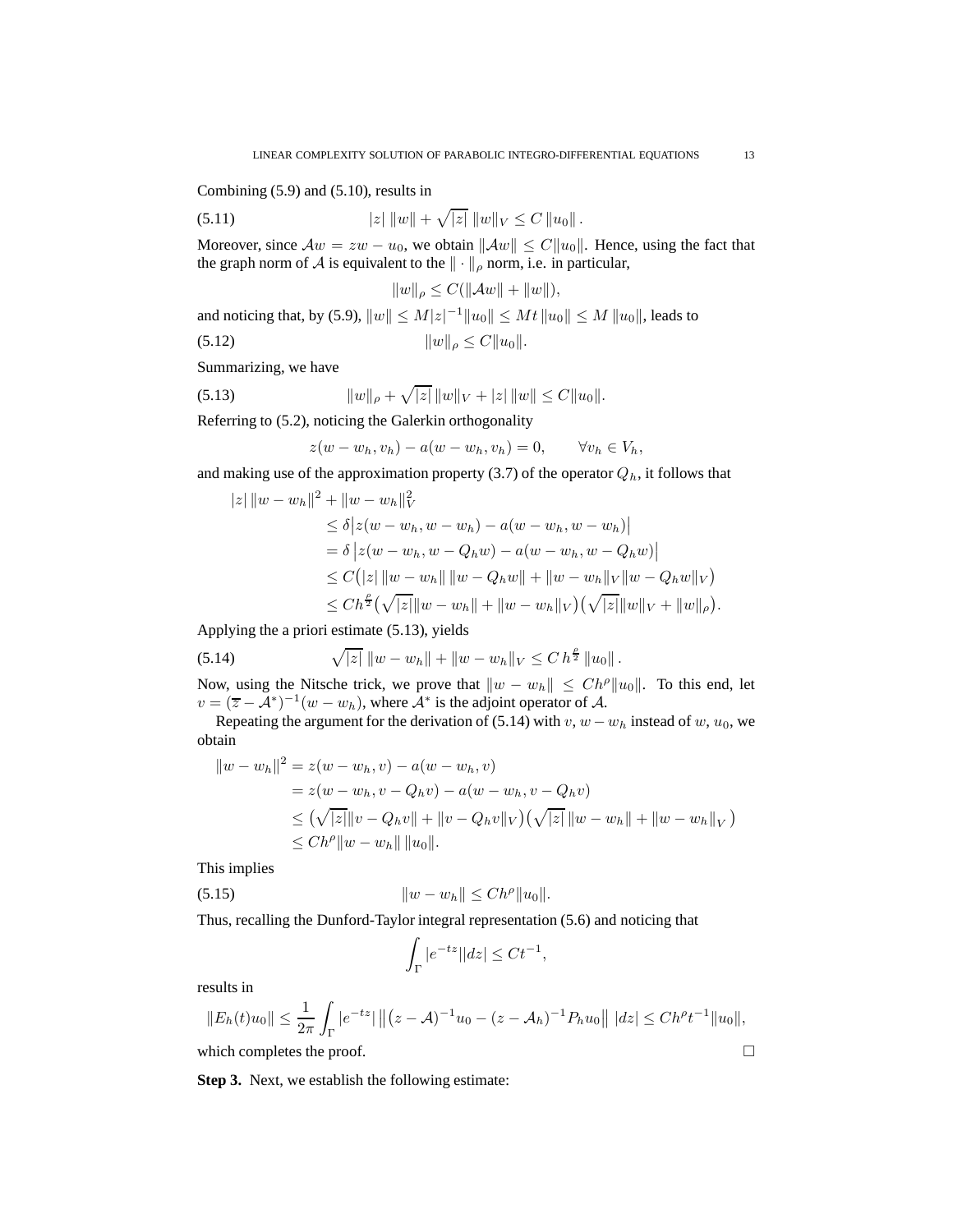**Lemma 5.3.** For  $t > 0$ , set  $\overline{t} = \frac{t}{2}$  and  $\overline{u}_0 = e^{-\overline{t}A}u_0 = \frac{1}{2\pi i}\int_{\Gamma} e^{-\overline{t}z}(z - A)^{-1}u_0 dz$ . Then, *the estimate*

(5.16) 
$$
\left\| E_h(\overline{t}) \overline{u}_0 \right\| \leq C \min\{1, h^{p+1} t^{-\frac{p+1}{\rho}}\} \|u_0\|
$$

*holds true.*

In order to prove this lemma, the ensuing result is required:

**Lemma 5.4.** *Let*  $\overline{t}$  *and*  $\overline{u}_0$  *be as in the previous Lemma 5.3. Then, there exists a constant*  $C > 0$  *independent of t and h such that for all*  $z \in G$ *, there holds* 

$$
(5.17) \qquad \sum_{k=0}^{s} \sqrt{|z|}^{s-k} \|(z-\mathcal{A})^{-1}\overline{u}_0\|_{k\frac{\rho}{2}} \leq C \sum_{l=0}^{s-2} \sqrt{|z|}^{s-2-l} \|\overline{u}_0\|_{l\frac{\rho}{2}},
$$

*for all*  $s \geq 2$ *.* 

*Proof.* First of all, instead of (5.17), we prove that, for all  $s \geq 2$ , we have

(5.18) 
$$
\sum_{k=0}^{s} \sqrt{|z|}^{s-k} \left\| A^{\frac{k}{2}} \overline{w} \right\| \leq C \sum_{l=0}^{s-2} \sqrt{|z|}^{s-2-l} \left\| A^{\frac{l}{2}} \overline{u}_{0} \right\|,
$$

where  $\overline{w} = (z - A)^{-1} \overline{u}_0$ .

This follows by induction with respect to s. For  $s = 2$ , (5.18) is equivalent to (5.13). Hence, assume that  $(5.18)$  is true for  $s > 2$ . Then,

$$
\sum_{k=0}^{s+1} \sqrt{|z|}^{s+1-k} \|A^{\frac{k}{2}}\overline{w}\| = \sqrt{|z|}^{s+1} \|\overline{w}\| + \sum_{k=0}^{s} \sqrt{|z|}^{s-k} \|A^{\frac{k}{2}}A^{\frac{1}{2}}\overline{w}\|
$$
  

$$
\leq \sqrt{|z|}^{s+1} \|\overline{w}\| + C \sum_{l=0}^{s-2} \sqrt{|z|}^{s-2-l} \|A^{\frac{l+1}{2}}\overline{u}_0\|
$$
  

$$
= \sqrt{|z|}^{s+1} \|\overline{w}\| + C \sum_{l=1}^{s-1} \sqrt{|z|}^{s-1-l} \|A^{\frac{l}{2}}\overline{u}_0\|
$$
  

$$
\leq C \sum_{l=0}^{s-1} \sqrt{|z|}^{s-1-l} \|A^{\frac{l}{2}}\overline{u}_0\|,
$$

where in the last step, we have used (5.9) with  $\overline{w}$ ,  $\overline{u}_0$  instead of w,  $u_0$ .

Now, we use that the graph norm of  $A^{\frac{l}{2}}$  is equivalent to the  $\|\cdot\|_{l\frac{\rho}{2}}$  norm, i.e., in particular,

(5.19) 
$$
\|\overline{w}\|_{k\frac{\rho}{2}} \cong \left\|\mathcal{A}^{\frac{k}{2}}\overline{w}\right\| + \|\overline{w}\|, \qquad \forall 0 \leq k \leq s,
$$

(5.20) 
$$
\|\overline{u}_0\|_{l^{\rho}_2} \cong \left\|A^{\frac{l}{2}}\overline{u}_0\right\| + \|\overline{u}_0\|, \quad \forall 0 \le l \le s-2.
$$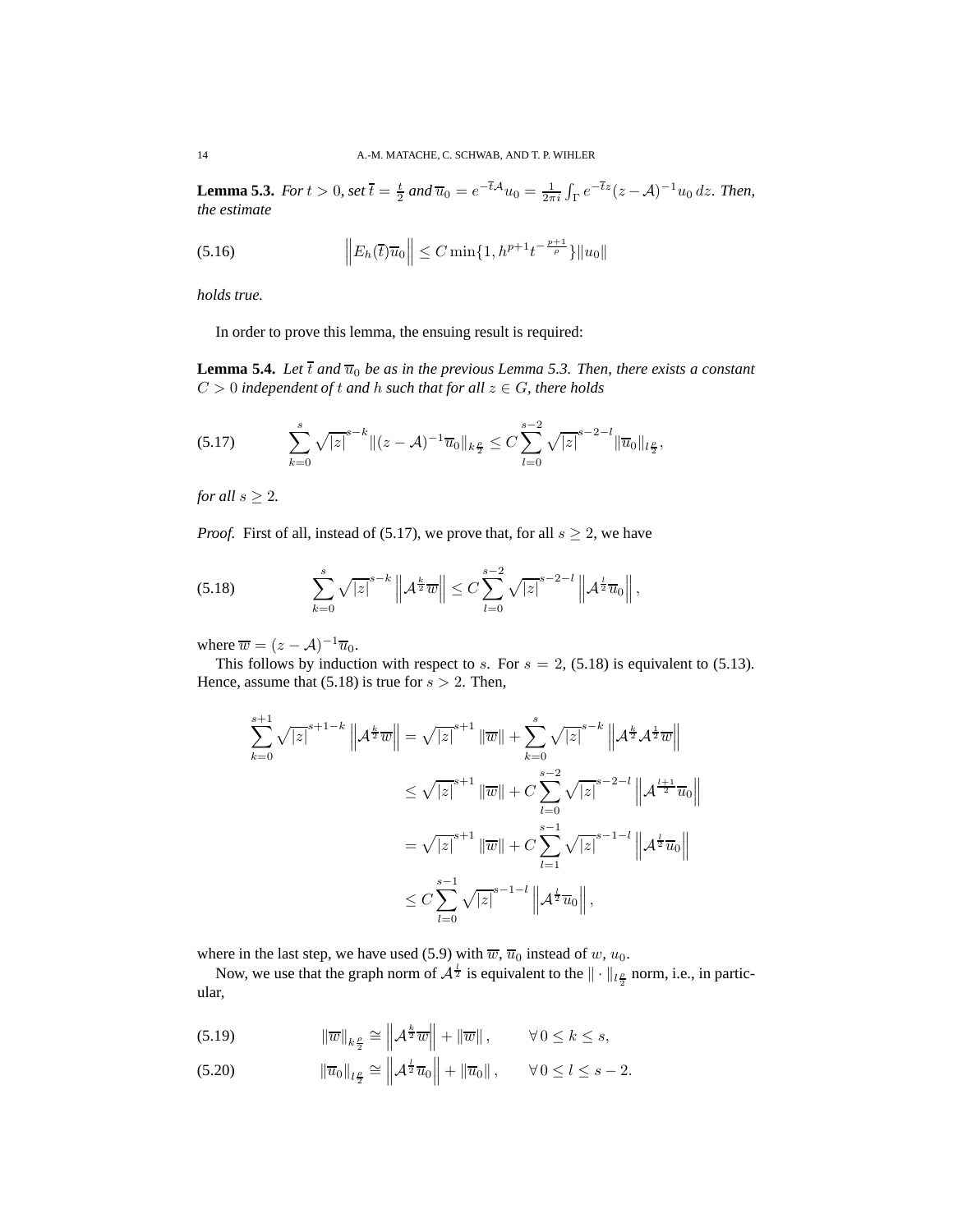Together with (5.9), this implies that

$$
\sum_{k=0}^{s} \sqrt{|z|}^{s-k} \|\overline{w}\|_{\frac{k\rho}{2}} \leq C \sum_{k=0}^{s} \sqrt{|z|}^{s-k} \left( \left\| A^{\frac{k}{2}} \overline{w} \right\| + \|\overline{w}\| \right)
$$
  

$$
\leq C \sum_{l=0}^{s-2} \sqrt{|z|}^{s-2-l} \left( \left\| A^{\frac{l}{2}} \overline{u}_0 \right\| + \|\overline{u}_0\| \right)
$$
  

$$
\leq C \sum_{l=0}^{s-2} \sqrt{|z|}^{s-2-l} \|\overline{u}_0\|_{\frac{l\rho}{2}}.
$$

 $\hfill \square$ 

*Proof of Lemma 5.3.* Applying (5.2) with

$$
\overline{w} = (z - A)^{-1} \overline{u}_0, \qquad \overline{w}_h = (z - A_h)^{-1} P_h \overline{u}_0,
$$

and using the approximation property (3.7), implies that

$$
|z| \|\overline{w} - \overline{w}_h\|^2 + \|\overline{w} - \overline{w}_h\|_V^2
$$
  
\n
$$
\leq \delta |z(\overline{w} - \overline{w}_h, \overline{w} - \overline{w}_h) - a(\overline{w} - \overline{w}_h, \overline{w} - \overline{w}_h)|
$$
  
\n
$$
= \delta |z(\overline{w} - \overline{w}_h, \overline{w} - Q_h \overline{w}) - a(\overline{w} - \overline{w}_h, \overline{w} - Q_h \overline{w})|
$$
  
\n
$$
\leq \delta (|z| \|\overline{w} - \overline{w}_h\| \| \overline{w} - Q_h \overline{w}\| + \| \overline{w} - \overline{w}_h \|_V \| \overline{w} - Q_h \overline{w} \|_V)
$$
  
\n
$$
\leq Ch^{\alpha} (\sqrt{|z|} \|\overline{w} - \overline{w}_h \| + \|\overline{w} - \overline{w}_h \|_V) (\sqrt{|z|} \|\overline{w}\|_{\alpha} + \|\overline{w}\|_{\alpha + \frac{\rho}{2}}),
$$

for all  $\frac{\rho}{2} \le \alpha \le p+1-\frac{\rho}{2}$ . Consequently, for all  $\frac{\rho^2}{2} \le \alpha \le p + 1 - \frac{\rho}{2}$ , there holds

$$
(5.21) \qquad \sqrt{z} \|\overline{w} - \overline{w}_h\| + \|\overline{w} - \overline{w}_h\|_V \leq Ch^{\alpha} \big(\sqrt{|z|} \|\overline{w}\|_{\alpha} + \|\overline{w}\|_{\alpha + \frac{\rho}{2}}\big).
$$

By Nitsche's trick, the  $L^2$  norm error can be improved to

(5.22) 
$$
\|\overline{w}-\overline{w}_h\| \leq C h^{\alpha+\frac{\rho}{2}}(\sqrt{|z|}\,\|\overline{w}\|_{\alpha}+\|\overline{w}\|_{\alpha+\frac{\rho}{2}})
$$

Indeed, by defining  $\overline{v} = (\overline{z} - A^*)^{-1}(\overline{w} - \overline{w}_h)$  and  $\overline{v}_h = (\overline{z} - A^*_h)^{-1}P_h(\overline{w} - \overline{w}_h)$ , we obtain

.

$$
\|\overline{w} - \overline{w}_h\|^2 = |z(\overline{w} - \overline{w}_h, \overline{v}) - a(\overline{w} - \overline{w}_h, \overline{v})|
$$
  
\n
$$
= |z(\overline{w} - \overline{w}_h, \overline{v} - \overline{v}_h) - a(\overline{w} - \overline{w}_h, \overline{v} - \overline{v}_h)|
$$
  
\n
$$
\leq (\sqrt{|z|} \|\overline{w} - \overline{w}_h\| + \|\overline{w} - \overline{w}_h\|_V)(\sqrt{|z|} \|\overline{v} - \overline{v}_h\| + \|\overline{v} - \overline{v}_h\|_V)
$$
  
\n
$$
\leq Ch^{\alpha + \frac{\rho}{2}} (\sqrt{|z|} \|\overline{w}\|_{\alpha} + \|\overline{w}\|_{\alpha + \frac{\rho}{2}}) \|\overline{w} - \overline{w}_h\|,
$$

where, in the last step, we have used (5.21) and (5.14) with  $\overline{v}$ ,  $\overline{v}_h$ ,  $\overline{w} - \overline{w}_h$  instead of w,  $w<sub>h</sub>, u<sub>0</sub>$ . Therefore,

$$
\|\overline{w}-\overline{w}_h\|\leq Ch^{\alpha+\frac{\rho}{2}}\left(\sqrt{|z|}\|\overline{w}\|_{\alpha}+\|\overline{w}\|_{\alpha+\frac{\rho}{2}}\right).
$$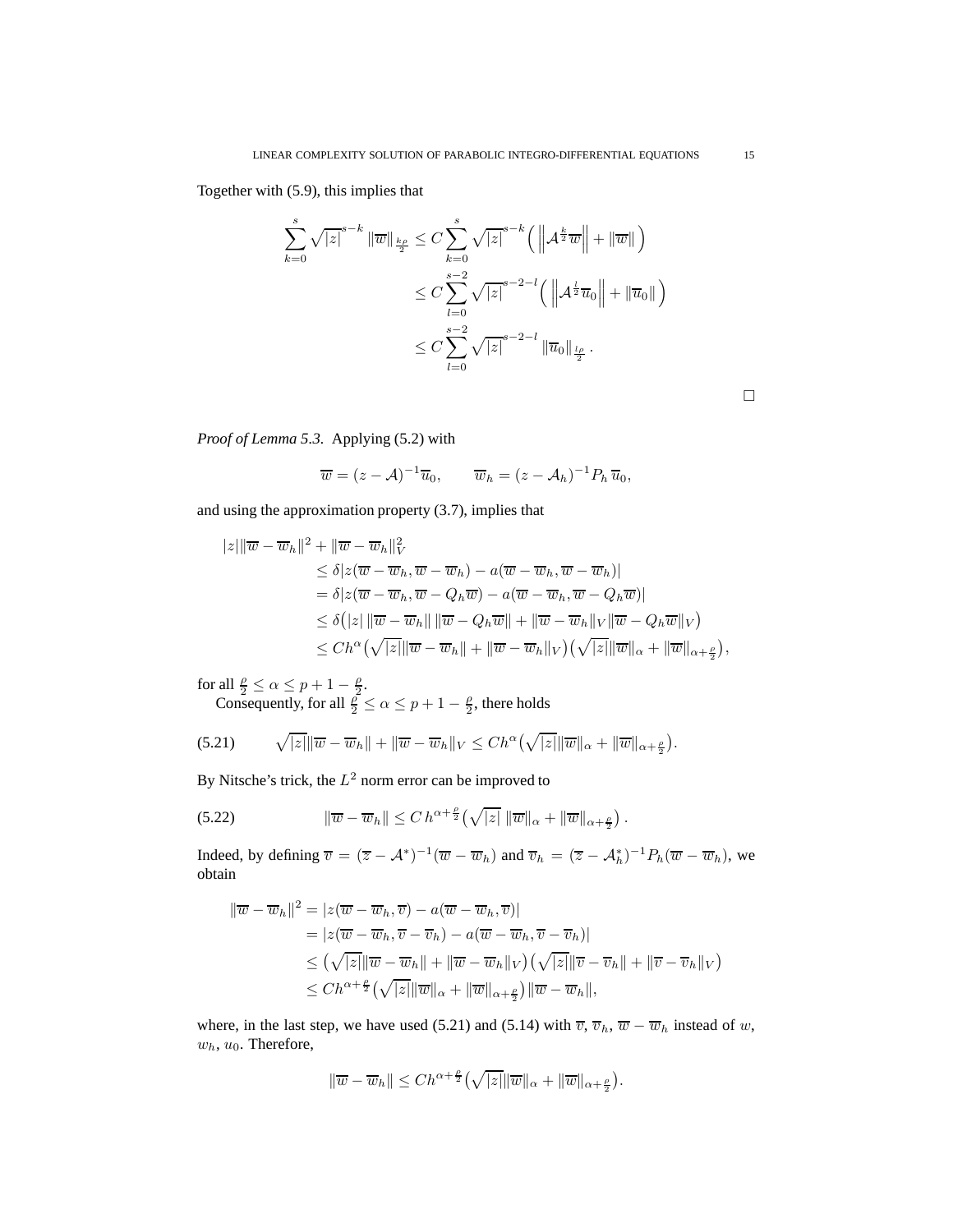Inserting (5.22) into the Dunford-Taylor integral representation (5.6), yields

$$
\|E_h\left(\frac{t}{2}\right)e^{-\frac{t}{2}\mathcal{A}}u_0\|
$$
  
\n
$$
= \|E_h(\overline{t})\,\overline{u}_0\|
$$
  
\n
$$
= \frac{1}{2\pi}\left|\int_{\Gamma} e^{-\frac{t}{2}z}\left((z-\mathcal{A})^{-1}\overline{u}_0 - (z-\mathcal{A}_h)^{-1}P_h\overline{u}_0\right)dz\right|
$$
  
\n
$$
\leq \frac{1}{2\pi}\int_{\Gamma} |e^{-\frac{t}{2}z}|\|\overline{w}-\overline{w}_h\| |dz|
$$
  
\n
$$
\leq Ch^{\alpha+\frac{\rho}{2}}\int_{\Gamma} |e^{-\frac{t}{2}z}| \left(\sqrt{|z|}\|\overline{w}\|_{\alpha} + \|\overline{w}\|_{\alpha+\frac{\rho}{2}}\right) |dz|.
$$

Selecting  $\alpha = p + 1 - \frac{\rho}{2}$  in (5.23), leads to

$$
\text{(5.24)} \quad \left\| E_h \left( \frac{t}{2} \right) e^{-\frac{t}{2} \mathcal{A}} u_0 \right\| \le C h^{p+1} \int_{\Gamma} \left| e^{-\frac{t}{2} z} \right| \left( \sqrt{|z|} \left\| \overline{w} \right\|_{p+1-\frac{\rho}{2}} + \left\| \overline{w} \right\|_{p+1} \right) |dz|.
$$
\nLet  $\varepsilon \in \mathbb{N}$  and  $\theta \in [0, 1)$  be such that

Let  $s \in \mathbb{N}$  and  $\theta \in [0, 1)$  be such that

$$
s\frac{\rho}{2}\leq p+1<(s+1)\frac{\rho}{2},
$$

and

(5.25) 
$$
p + 1 = (1 - \theta)s\frac{\rho}{2} + \theta(s+1)\frac{\rho}{2} = (\theta + s)\frac{\rho}{2}.
$$

Then, by (5.17), we have

$$
\sqrt{|z|} \|\overline{w}\|_{s\frac{\rho}{2}} + \|\overline{w}\|_{(s+1)\frac{\rho}{2}} \leq C \sum_{l=0}^{s-1} \sqrt{|z|}^{s-1-l} \|\overline{u}_0\|_{l\frac{\rho}{2}},
$$

which, by interpolation, implies that

(5.26) 
$$
\sqrt{|z|}^{1-\theta} \|\overline{w}\|_{p+1} \leq C \sum_{l=0}^{s-1} \sqrt{|z|}^{s-1-l} \|\overline{u}_0\|_{l\frac{p}{2}}.
$$

Analogously, we obtain

$$
\sqrt{|z|}^{2-\theta} \, \|\overline{w}\|_{p+1-\frac{\rho}{2}} \leq C \sum_{l=0}^{s-1} \sqrt{|z|}^{s-1-l} \|\overline{u}_0\|_{l\frac{\rho}{2}}.
$$

Thus, using the above estimates and (5.20), (5.24) transforms to (5.27)

$$
\|E_h\left(\frac{t}{2}\right)e^{-\frac{t}{2}\mathcal{A}}u_0\|
$$
  
\n
$$
\leq Ch^{p+1}\int_{\Gamma}\left|e^{-\frac{t}{2}z}\right|\sum_{l=0}^{s-1}\sqrt{|z|}^{s-2-l+\theta}\left(\left\|\mathcal{A}^{\frac{l}{2}}e^{-\frac{t}{2}\mathcal{A}}u_0\right\|+\left\|e^{-\frac{t}{2}\mathcal{A}}u_0\right\|\right)|dz|
$$
  
\n
$$
\leq Ch^{p+1}t^{-1}\sum_{l=0}^{s-1}t^{-\frac{s-2-l+\theta}{2}}(t^{-\frac{l}{2}}+1)\|u_0\|
$$
  
\n
$$
\leq Ch^{p+1}t^{-\frac{s+\theta}{2}}\|u_0\|.
$$

By the choice of  $\theta$  in (5.25), it follows that

(5.28) 
$$
\left\| E_h \left( \frac{t}{2} \right) e^{-\frac{t}{2} A} u_0 \right\| \leq C h^{p+1} t^{-\frac{p+1}{\rho}} \| u_0 \|.
$$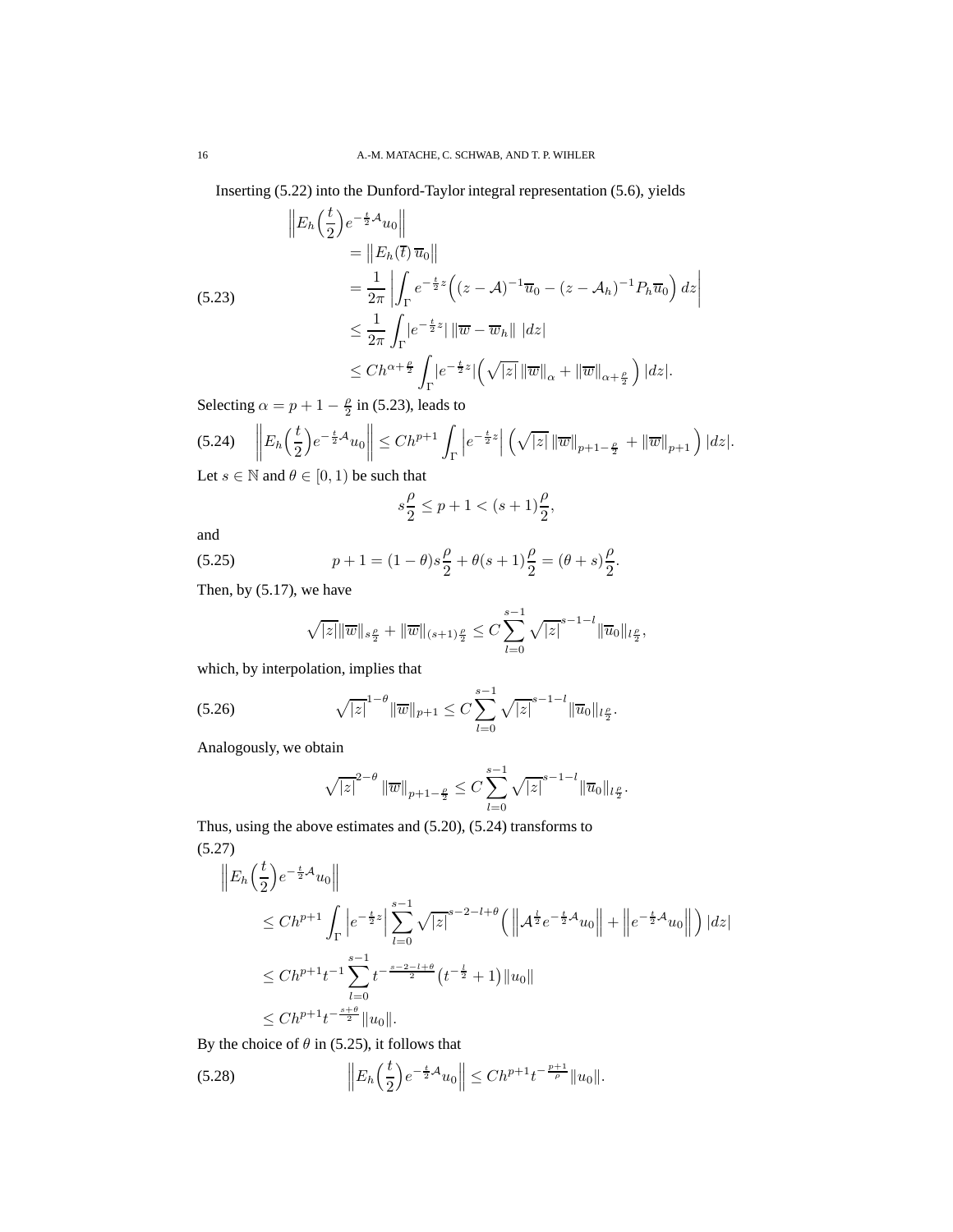**Step 4.** We are now in a position to prove Theorem 3.1. Note that there holds the decomposition

(5.29) 
$$
E_h(t) = -E_h\left(\frac{t}{2}\right)E_h\left(\frac{t}{2}\right) + E_h\left(\frac{t}{2}\right)e^{-\frac{t}{2}\mathcal{A}} + e^{-\frac{t}{2}\mathcal{A}}E_h\left(\frac{t}{2}\right),
$$

and thus

$$
(5.30) \quad ||E_h(t)u_0|| \leq \left||E_h\left(\frac{t}{2}\right)E_h\left(\frac{t}{2}\right)u_0\right|| + \left||E_h\left(\frac{t}{2}\right)e^{-\frac{t}{2}\mathcal{A}}u_0\right|| + \left||e^{-\frac{t}{2}\mathcal{A}}E_h\left(\frac{t}{2}\right)u_0\right||.
$$

The first and the second term on the right-hand side of the above inequality are estimated by Lemma 5.2 and Lemma 5.3. A bound for the last term can be obtained similarly as for the second term using a duality argument. This yields

$$
||E_h(t) u_0|| \leq C \min\{1, h^{\rho}t^{-1}\} \left\| E_h\left(\frac{t}{2}\right) u_0\right\| + C \min\{1, h^{p+1}t^{-\frac{p+1}{\rho}}\} ||u_0||,
$$

which, applied recursively, results in

(5.31) 
$$
||E_h(t)u_0|| \leq C \min\{1, h^{p+1}t^{-\frac{p+1}{\rho}}\} ||u_0||.
$$

This completes the proof of Theorem 3.1.

5.2. **Proof of Theorem 3.6.** Again, we split the proof into several parts.

**Step 1.** Since the perturbed sesquilinear form  $\tilde{a}$  is continuous and coercive on the space  $V_h$  $(cf. (3.10), (3.11))$ , there holds the inequality, analogous to  $(5.2)$ ,

$$
(5.32) \qquad |z| \, ||w_h||^2 + ||w_h||_V^2 \le \tilde{\delta}|z| \, ||w_h||^2 - \tilde{a}(w_h, w_h)|, \qquad \forall w_h \in V_h, \forall z \in \tilde{G}_h,
$$

where  $\tilde{\delta} > 0$  is a constant independent of the mesh size h, and  $\tilde{G}_h$  is a sector in  $\mathbb{C}$ . Without loss of generality, we can assume that  $\widetilde{G}_h \subset G$ , where G is the sector from Lemma 5.1. As in (5.4), the solution  $\tilde{u}_h(t)$  of the (perturbed) semi-discrete problem (3.16)–(3.17) can be represented in the form

$$
\widetilde{u}_h(t) = e^{-t\widetilde{A}_h} P_h u_0 = \frac{1}{2\pi i} \int_{\Gamma} e^{-tz} (z - \widetilde{A}_h)^{-1} P_h u_0 dz,
$$

where the operator  $\widetilde{\mathcal{A}}_h : V_h \to V_h$  is defined by

$$
(\mathcal{A}_h\varphi_h,\psi_h)=\widetilde{a}(\varphi_h,\psi_h),\qquad\forall\varphi_h,\psi_h\in V_h.
$$

For the proof of Theorem 3.1, we will study the perturbation operator

$$
\widetilde{E}_h(t) = \frac{1}{2\pi i} \int_{\Gamma} e^{-tz} \left( (z - A_h)^{-1} P_h - (z - \widetilde{A}_h)^{-1} P_h \right) dz,
$$

where  $\Gamma$  is defined as in the previous Section 5.1; see also Figure 1. The aim of the following Steps 2 and 3 is to prove that, for  $t > 0$ , there holds

(5.33) 
$$
\left\| \widetilde{E}_h(t) u_0 \right\| \leq C \frac{h^{\rho}}{t} \| u_0 \|,
$$

(5.34) 
$$
\left\| \widetilde{E}_h \left( \frac{t}{2} \right) e^{-\frac{t}{2} A} u_0 \right\| \leq C h^{p+1} t^{-\frac{p+1}{p}} \| u_0 \|.
$$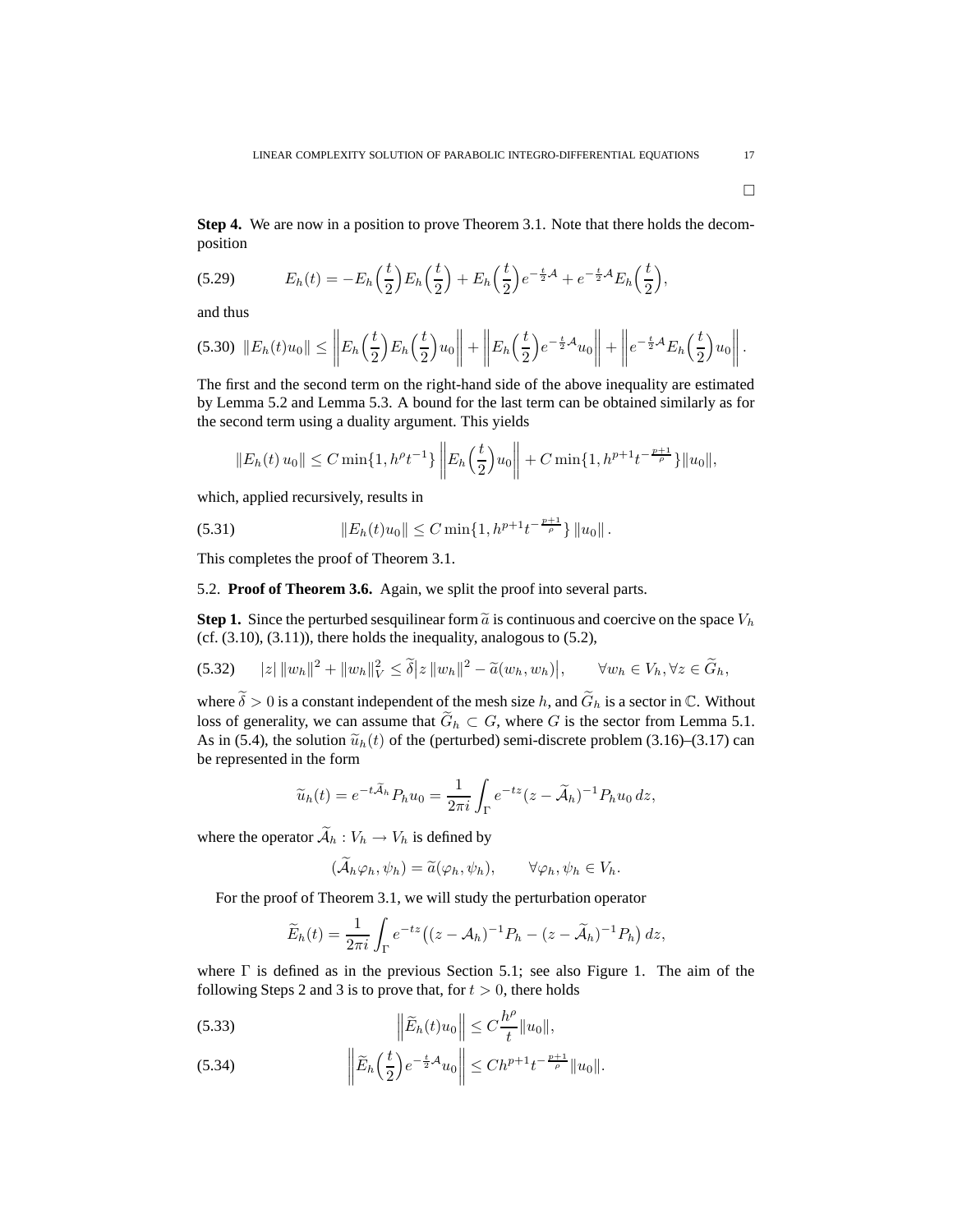**Step 2.** We prove (5.33). To do so, define  $\widetilde{w}_h = (z - \mathcal{A}_h)^{-1} P_h u_0$ , and let w and  $w_h$  be given as in (5.8). Furthermore, let  $v_h = w_h - \tilde{w}_h$ . Then, recalling (5.32) and using the properties (3.14) and (3.7) of the operator  $Q_h$ , leads to

$$
|z| \|w_h - \widetilde{w}_h\|^2 + \|w_h - \widetilde{w}_h\|_V^2
$$
  
\n
$$
\leq \widetilde{\delta} |z(w_h - \widetilde{w}_h, w_h - \widetilde{w}_h) - \widetilde{a}(w_h - \widetilde{w}_h, w_h - \widetilde{w}_h)|
$$
  
\n
$$
= \widetilde{\delta} |a(w_h, w_h - \widetilde{w}_h) - \widetilde{a}(w_h, w_h - \widetilde{w}_h)|
$$
  
\n
$$
\leq \widetilde{\delta} |a(w_h - Q_h w, w_h - \widetilde{w}_h) - \widetilde{a}(w_h - Q_h w, w_h - \widetilde{w}_h)|
$$
  
\n(5.35)  
\n
$$
+ \widetilde{\delta} |a(Q_h w, w_h - \widetilde{w}_h) - \widetilde{a}(Q_h w, w_h - \widetilde{w}_h)|
$$
  
\n
$$
\leq C \|w_h - Q_h w\|_V \|w_h - \widetilde{w}_h\|_V + C h^{\frac{\rho}{2}} \|w\|_{\rho} \|w_h - \widetilde{w}_h\|_V
$$
  
\n
$$
\leq C (\|w - w_h\|_V + \|w - Q_h w\|_V + h^{\frac{\rho}{2}} \|w\|_{\rho}) \|w_h - \widetilde{w}_h\|_V
$$
  
\n
$$
\leq C (\|w - w_h\|_V + h^{\frac{\rho}{2}} \|w\|_{\rho}) \|w_h - \widetilde{w}_h\|_V,
$$

which, by (5.12) and (5.14), yields the bound

(5.36) 
$$
\sqrt{|z|} \|w_h - \widetilde{w}_h\| + \|w_h - \widetilde{w}_h\|_V \leq Ch^{\frac{\rho}{2}} \|u_0\|.
$$

Next, let  $v = (\overline{z} - A^*)^{-1}(w_h - \widetilde{w}_h)$ . Then,

$$
||w_h - \widetilde{w}_h||^2 = z(w_h - \widetilde{w}_h, v) - a(w_h - \widetilde{w}_h, v)
$$
  
\n
$$
= z(w_h - \widetilde{w}_h, v - Q_h v) - a(w_h - \widetilde{w}_h, v - Q_h v)
$$
  
\n
$$
+ z(w_h - \widetilde{w}_h, Q_h v) - a(w_h - \widetilde{w}_h, Q_h v)
$$
  
\n
$$
= z(w_h - \widetilde{w}_h, v - Q_h v) - a(w_h - \widetilde{w}_h, v - Q_h v)
$$
  
\n(5.37)  
\n
$$
+ a(\widetilde{w}_h - Q_h w, Q_h v) - \widetilde{a}(\widetilde{w}_h - Q_h w, Q_h v)
$$
  
\n
$$
+ a(Q_h w, Q_h v) - \widetilde{a}(Q_h w, Q_h v)
$$
  
\n
$$
\leq |z| ||w_h - \widetilde{w}_h|| ||v - Q_h v|| + ||w_h - \widetilde{w}_h||_V ||v - Q_h v||_V
$$
  
\n
$$
+ |a(Q_h(\widetilde{w}_h - w), Q_h v) - \widetilde{a}(Q_h(\widetilde{w}_h - w), Q_h v)|
$$
  
\n
$$
+ |a(Q_h w, Q_h v) - \widetilde{a}(Q_h w, Q_h v)|.
$$

Now, we employ (3.15), (3.7) and (5.12) to obtain

$$
(5.38)
$$
  
\n
$$
||w_h - \widetilde{w}_h||^2
$$
\n
$$
\leq \left(\sqrt{|z|} ||w_h - \widetilde{w}_h|| + ||w_h - \widetilde{w}_h||_V\right) \left(\sqrt{|z|} ||v - Q_h v|| + ||v - Q_h v||_V\right)
$$
\n
$$
+ Ch^{\frac{\rho}{2}} ||\widetilde{w}_h - w||_V ||v||_{\rho} + Ch^{\rho} ||w||_{\rho} ||v||_{\rho}
$$
\n
$$
\leq Ch^{\frac{\rho}{2}} \left(\sqrt{|z|} ||w_h - \widetilde{w}_h|| + ||w_h - \widetilde{w}_h||_V\right) \left(\sqrt{|z|} ||v||_V + ||v||_{\rho}\right)
$$
\n
$$
+ Ch^{\frac{\rho}{2}} ||\widetilde{w}_h - w||_V ||v||_{\rho} + Ch^{\rho} ||u_0|| ||v||_{\rho}
$$
\n
$$
\leq Ch^{\frac{\rho}{2}} \left(\sqrt{|z|} ||w_h - \widetilde{w}_h|| + ||w_h - \widetilde{w}_h||_V + Ch^{\frac{\rho}{2}} ||u_0||\right) \left(\sqrt{|z|} ||v||_V + ||v||_{\rho}\right),
$$

where, in the last step, we have used the fact that, by (5.14), there holds

$$
\left\|\widetilde{w}_{h} - w\right\|_{V} \le \left\|\widetilde{w}_{h} - w_{h}\right\|_{V} + \left\|w_{h} - w\right\|_{V} \le \left\|\widetilde{w}_{h} - w_{h}\right\|_{V} + Ch^{\frac{\rho}{2}}\left\|u_{0}\right\|.
$$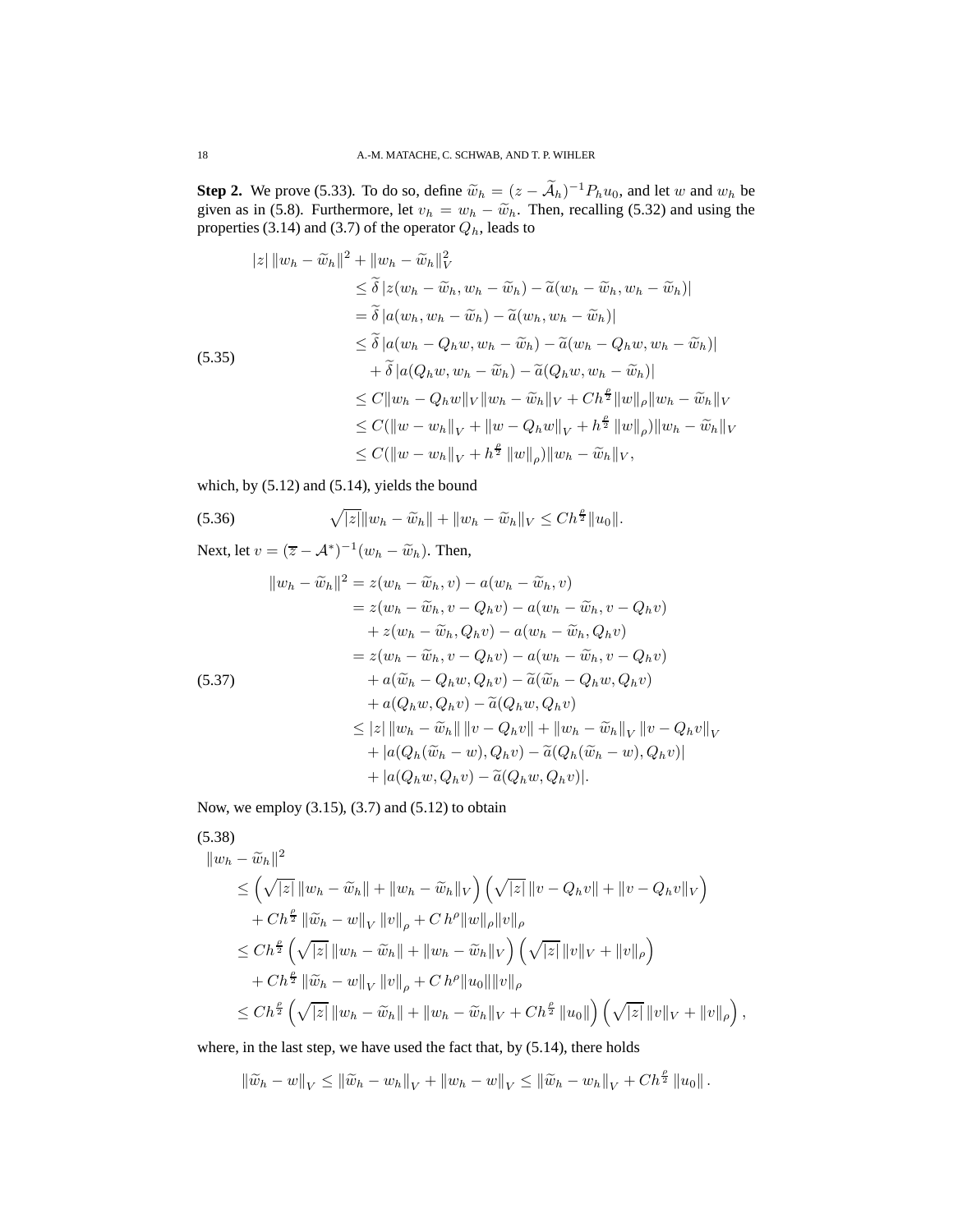Hence, inserting (5.36) into (5.38) and applying (5.13) with v and  $w_h - \tilde{w}_h$  instead of w and  $u_0$ , respectively, it follows that

$$
||w_h - \widetilde{w}_h|| \leq Ch^{\rho} ||u_0||.
$$

**Step 3.** Let  $\widetilde{\overline{w}}_h = (z - \widetilde{\mathcal{A}}_h)^{-1} P_h \overline{u}_0$ . In order to prove (5.34), we proceed as in (5.35) and use (3.14), (3.7) with  $\frac{p}{2} \le \alpha \le p + 1 - \frac{p}{2}$ , thereby obtaining

$$
|z| \|\overline{w}_h - \widetilde{\overline{w}}_h\|^2 + \|\overline{w}_h - \widetilde{\overline{w}}_h\|^2_V
$$
  
\n
$$
\leq \widetilde{\delta} \left| a(\overline{w}_h - Q_h \overline{w}, \overline{w}_h - \widetilde{\overline{w}}_h) - \widetilde{a}(\overline{w}_h - Q_h \overline{w}, \overline{w}_h - \widetilde{\overline{w}}_h) \right|
$$
  
\n
$$
+ \widetilde{\delta} \left| a(Q_h \overline{w}, \overline{w}_h - \widetilde{\overline{w}}_h) - \widetilde{a}(Q_h \overline{w}, \overline{w}_h - \widetilde{\overline{w}}_h) \right|
$$
  
\n
$$
\leq C \|\overline{w}_h - Q_h \overline{w}\|_V \|\overline{w}_h - \widetilde{\overline{w}}_h\|_V + Ch^{\alpha} \|\overline{w}\|_{\alpha + \frac{\rho}{2}} \|\overline{w}_h - \widetilde{\overline{w}}_h\|_V
$$
  
\n
$$
\leq C (\|\overline{w}_h - \overline{w}\|_V + \|\overline{w} - Q_h \overline{w}\|_V + h^{\alpha} \|\overline{w}\|_{\alpha + \frac{\rho}{2}}) \|\overline{w}_h - \widetilde{\overline{w}}_h\|_V
$$
  
\n
$$
\leq Ch^{\alpha} (\sqrt{|z|} \|\overline{w}\|_{\alpha} + \|\overline{w}\|_{\alpha + \frac{\rho}{2}}) \|\overline{w}_h - \widetilde{\overline{w}}_h\|_V,
$$

where we have used (5.21) in the last inequality. Therefore, for all  $\frac{\rho}{2} \le \alpha \le p + 1 - \frac{\rho}{2}$ , there holds

(5.39) 
$$
\sqrt{|z|} \|\overline{w}_h - \widetilde{\overline{w}}_h\| + \|\overline{w}_h - \widetilde{\overline{w}}_h\|_V \leq Ch^{\alpha}(\sqrt{|z|} \|\overline{w}\|_{\alpha} + \|\overline{w}\|_{\alpha + \frac{\rho}{2}}).
$$

The estimate for the  $L^2$  norm can be improved to

(5.40) 
$$
\|\overline{w}_h - \widetilde{\overline{w}}_h\| \leq C h^{\alpha + \frac{\rho}{2}} (\sqrt{|z|} \|\overline{w}\|_{\alpha} + \|\overline{w}\|_{\alpha + \frac{\rho}{2}}),
$$

for all  $\frac{\rho}{2} \le \alpha \le p + 1 - \frac{\rho}{2}$ . Indeed, with  $\overline{v} = (\overline{z} - A^*)^{-1}(\overline{w}_h - \overline{\widetilde{w}}_h)$ , it holds, similar to  $(5.37)$ ,

$$
\|\overline{w}_h - \widetilde{\overline{w}}_h\|^2 = z(\overline{w}_h - \widetilde{\overline{w}}_h, \overline{v} - Q_h \overline{v}) - a(\overline{w}_h - \widetilde{\overline{w}}_h, \overline{v} - Q_h \overline{v}) + a(\widetilde{\overline{w}}_h - Q_h \overline{w}, Q_h \overline{v}) - \widetilde{a}(\widetilde{\overline{w}}_h - Q_h \overline{w}, Q_h \overline{v}) + a(Q_h \overline{w}, Q_h \overline{v}) - \widetilde{a}(Q_h \overline{w}, Q_h \overline{v}).
$$

Hence, as in (5.38), by applying (3.15), (3.7) with  $\frac{\rho}{2} \le \alpha \le p+1-\frac{\rho}{2}$ , and inserting (5.39), we obtain

$$
\|\overline{w}_h - \widetilde{\overline{w}}_h\|^2 \le Ch^{\alpha + \frac{\rho}{2}} \left(\sqrt{|z|} \|\overline{w}\|_{\alpha} + \|\overline{w}\|_{\alpha + \frac{\rho}{2}}\right) \left(\sqrt{|z|} \|\overline{v}\|_{V} + \|\overline{v}\|_{\rho}\right)
$$
  

$$
\le Ch^{\alpha + \frac{\rho}{2}} \left(\sqrt{|z|} \|\overline{w}\|_{\alpha} + \|\overline{w}\|_{\alpha + \frac{\rho}{2}}\right) \|\overline{w}_h - \widetilde{\overline{w}}_h\|,
$$

where in the latter step, we have used (5.13) with  $\overline{v}$  and  $\overline{w}_h - \widetilde{\overline{w}}_h$  instead of w and  $u_0$ . Putting  $\alpha = p + 1 - \frac{\rho}{2}$  and referring to (5.40), results in

$$
\left\|\widetilde{E}_h\left(\frac{t}{2}\right)e^{-\frac{t}{2}\mathcal{A}}u_0\right\| \le Ch^{p+1}\int_{\Gamma}|e^{-tz}|\left(\sqrt{|z|}\left\|\overline{w}\right\|_{p+1-\frac{\rho}{2}}+\left\|\overline{w}\right\|_{p+1}\right)|dz|.
$$

Proceeding as in (5.27), we finally get

$$
\left\|\widetilde{E}_h\left(\frac{t}{2}\right)e^{-\frac{t}{2}A}u_0\right\|\leq Ch^{p+1}t^{-\frac{p+1}{\rho}}\|u_0\|.
$$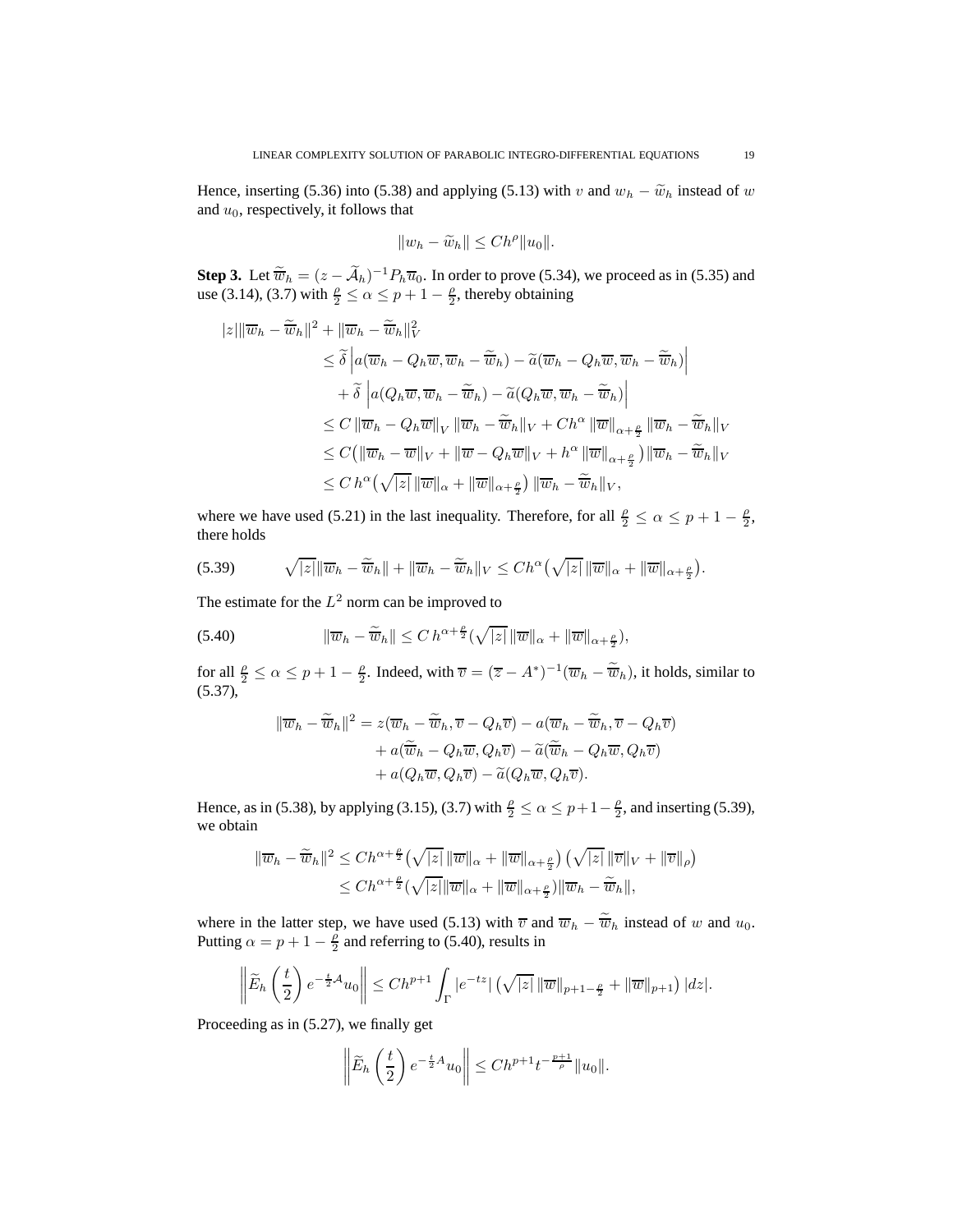**Step 4.** We have the decomposition

(5.41) 
$$
\widetilde{E}_h(t) = -\widetilde{E}_h\left(\frac{t}{2}\right)\widetilde{E}_h\left(\frac{t}{2}\right) + \widetilde{E}_h\left(\frac{t}{2}\right)e^{-\frac{t}{2}\mathcal{A}_h}P_h + e^{-\frac{t}{2}\mathcal{A}_h}\widetilde{E}_h\left(\frac{t}{2}\right)
$$

$$
= -\widetilde{E}_h\left(\frac{t}{2}\right)\widetilde{E}_h\left(\frac{t}{2}\right) + \widetilde{E}_h\left(\frac{t}{2}\right)e^{-\frac{t}{2}\mathcal{A}} - \widetilde{E}_h\left(\frac{t}{2}\right)E_h\left(\frac{t}{2}\right)
$$

$$
-E_h\left(\frac{t}{2}\right)\widetilde{E}_h\left(\frac{t}{2}\right) + e^{-\frac{t}{2}\mathcal{A}}\widetilde{E}_h\left(\frac{t}{2}\right).
$$

Inserting (5.33)–(5.34) into (5.41), applying Lemma 5.3, and using a duality argument, leads to the estimate

$$
(5.42) \quad \|\widetilde{E}_h(t)u_0\| \le C \max\{1, h^{\rho}t^{-1}\} \left\|\widetilde{E}_h\left(\frac{t}{2}\right)u_0\right\| + C \min\{1, h^{p+1}t^{-\frac{p+1}{\rho}}\}\|u_0\|,
$$

which can be iterated to obtain

(5.43) 
$$
\left\|\widetilde{E}_h(t)u_0\right\| \leq C \min\{1, h^{p+1}t^{-\frac{p+1}{\rho}}\}\|u_0\|.
$$

Now, the proof of Theorem 3.6 follows directly from the fact that

$$
||u(t) - \widetilde{u}_h(t)|| = \left\| E_h(t)u_0 + \widetilde{E}_h(t)u_0 \right\| \leq ||E_h(t)u_0|| + \left\| \widetilde{E}_h(t)u_0 \right\|,
$$

and from (5.31), (5.43).

## 6. APPLICATIONS

The aim of the following Section is to show that the linear complexity algorithm for the numerical solution of  $(1.1)$ – $(1.2)$  presented in this paper is applicable to certain parabolic integro-differential equations arising in mathematical finance in the problem of option pricing.

6.1. **Option Pricing.** For risky assets whose log-returns are modeled by Feller price processes  $X_t$  (see [4, 36]) instead of the standard Wiener process  $W_t$  in the Black-Scholes model, the infinitesimal generator  $\mathcal{L}^X$  of the transition semi-group of  $X_t$  is an integrodifferential operator.

Specifically, we consider the problem of pricing a European option with asset price  $S_t$ given by the exponential law

$$
S_t = S_0 e^{X_t},
$$

with  $X_t$  a Lévy process.

For a given pay-off  $f(S)$ , the value of the European option  $V(t, S)$  at  $S = S_t$  with maturity  $T > 0$  is expressed by the following discounted conditional expectation,

(6.1) 
$$
V(t,S) = \mathbf{E}^{\mathbb{Q}}[e^{-r(T-t)}f(S_T)|S_t = S],
$$

where  $\mathbb Q$  is a martingale measure equivalent to the historical measure (see [7, 26, 29] for further details) and r denotes the riskless mean-rate of return of  $S_t$  under the measure  $\mathbb Q$ .

Itô's formula for semi-martingales and the principle of no-arbitrage imply that  $V$  defined in (6.1) solves the parabolic integro-differential equation (cf. [35], see also [13, Proposition 1])

(6.2) 
$$
\frac{\partial V}{\partial t}(t, S) + \frac{\sigma^2}{2} S^2 \frac{\partial^2 V}{\partial S^2}(t, S) + rS \frac{\partial V}{\partial S}(t, S) - rV(t, S) \n+ \int_{\mathbb{R}} \left( V(t, S e^y) - V(t, S) - S(e^y - 1) \frac{\partial V}{\partial S}(t, S) \right) \nu_{\mathbb{Q}}(dy) = 0
$$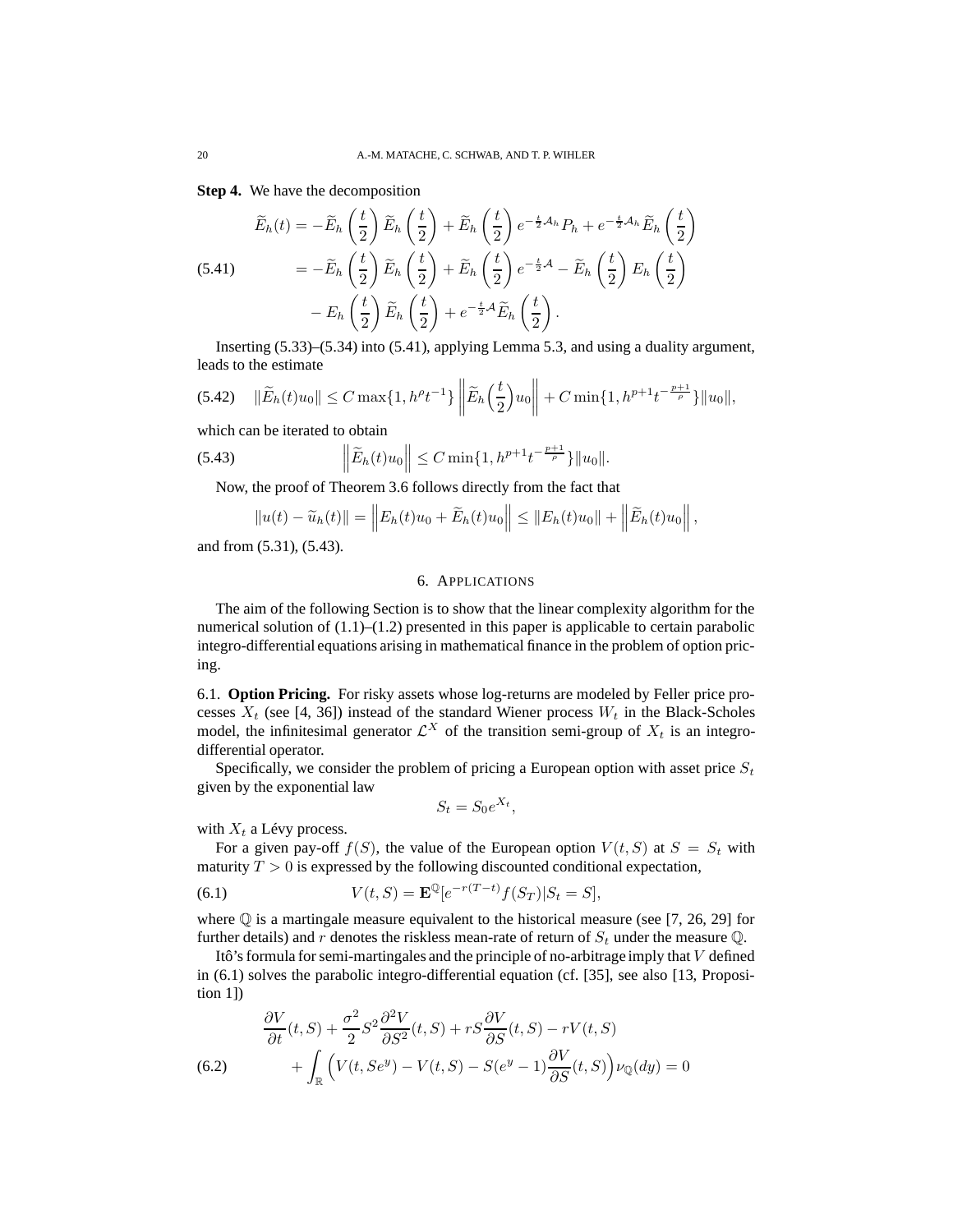in 
$$
J \times (0, \infty)
$$
, and

$$
(6.3) \t\t V(T, S) = f(S)
$$

in  $(0, \infty)$ . Here, by  $\sigma \geq 0$ , we denote the diffusion component of the Lévy process, i.e.,  $X_t$  can be uniquely decomposed as  $X_t = \sigma W_t + Y_t$  with  $W_t$  being a standard Brownian motion and  $Y_t$  a quadratic pure jump process independent of  $W_t$ . Furthermore,  $\nu_{\mathbb{Q}}(dy)$ represents the Lévy measure satisfying

(6.4) 
$$
\int_{\mathbb{R}} \min(1, y^2) \nu_{\mathbb{Q}}(dy) < \infty.
$$

Henceforth, we assume that  $\nu_{\mathbb{Q}}(dy)$  has a density  $k_{\mathbb{Q}}$ , i.e.,  $\nu_{\mathbb{Q}}(dy) = k_{\mathbb{Q}}(y)dy$ . The Lévy density  $k_{\mathbb{Q}}(y)$  describes the activity of jumps of size y in  $X_t$  in the sense that jumps of sizes in a set  $A \subset \mathbb{R}$  occur according to a Poisson process of parameter  $\int_A k_{\mathbb{Q}}(y)dy$ . We say that the Lévy process  $X_t$  is of finite activity if  $k_{\mathbb{Q}}(y)$  is integrable; otherwise  $X_t$  is said to be of infinite activity.

We drop the subscript Q in (6.2) and switch to logarithmic price  $x = \log(S)$  and to time to maturity  $t \to T - t$ , thereby obtaining

(6.5) 
$$
\frac{\partial u}{\partial t}(t,x) + \mathcal{L}^{X}[u](t,x) = 0 \quad \text{in } J \times \mathbb{R}
$$

$$
(6.6) \t\t u(0,x) = g(x) \t\t in \mathbb{R},
$$

where  $g(x) := f(e^x)$  and  $\mathcal{L}^X = \mathcal{L}^{\text{BS}} + \mathcal{L}^{\text{jump}}$  with

(6.7) 
$$
\mathcal{L}^{\mathrm{BS}}[v] := -\frac{\sigma^2}{2}v'' + \left(\frac{\sigma^2}{2} - r\right)v' + rv,
$$

(6.8) 
$$
\mathcal{L}^{\text{jump}}[v](x) := -\int_{\mathbb{R}} \{v(x+y) - v(x) - (e^y - 1)v'(x)\} k(y) dy.
$$

Lévy processes of practical importance in the modeling of asset returns (examples are given below) typically satisfy some or all of the following assumptions (see also [33]):

(A1) *Activity of small jumps*: the characteristic function  $\psi_0(u)$  of the pure jump part  $Y_t$ of the Lévy process  $X_t$  satisfies: there exist constants  $c_1, C_+ > 0$  and  $\alpha < 2$  such that

(6.9) 
$$
|\psi_0(\xi) - ic_1\xi| \le C_+(1+|\xi|^2)^{\alpha/2}, \qquad \forall \xi \in \mathbb{R}.
$$

(A2) *Semi-heavy tails*: there are constants  $C > 0$ ,  $\eta_{-} > 0$  and  $\eta_{+} > 1$  such that

(6.10) 
$$
\forall |z| > 1: \quad k(z) \le C \begin{cases} e^{-\eta - |z|} & \text{if } z < 0, \\ e^{-\eta + |z|} & \text{if } z > 0. \end{cases}
$$

(A3) *Smoothness*: for all  $\beta \in \mathbb{N}_0$ , there exists  $C(\beta)$  such that

$$
(6.11) \t\t\t |k^{(\beta)}(z)| \le C(\alpha)|z|^{-(1+\alpha+\beta)}^\mathrm{+}, \quad \forall z \ne 0.
$$

In addition, if  $\sigma = 0$ , we assume that  $0 < \alpha < 2$ .

(A4) *Boundedness from below of*  $k(z)$ : there is  $C_{-} > 0$  such that

(6.12) 
$$
\forall 0 < |z| < 1: \quad \frac{1}{2}(k(-z) + k(z)) \ge \frac{C_-}{|z|^{1+\alpha}}.
$$

*Remark* 6.1*.*

(i) Since  $E_{\mathbb{Q}}[S_t] < \infty$  must hold, we have that  $\int_{|z|>1} e^{z} k(z) dz < \infty$ . This holds for all k satisfying (A1)–(A2), due to  $\eta_+ > 1$  which, from now on, is assumed to be fulfilled.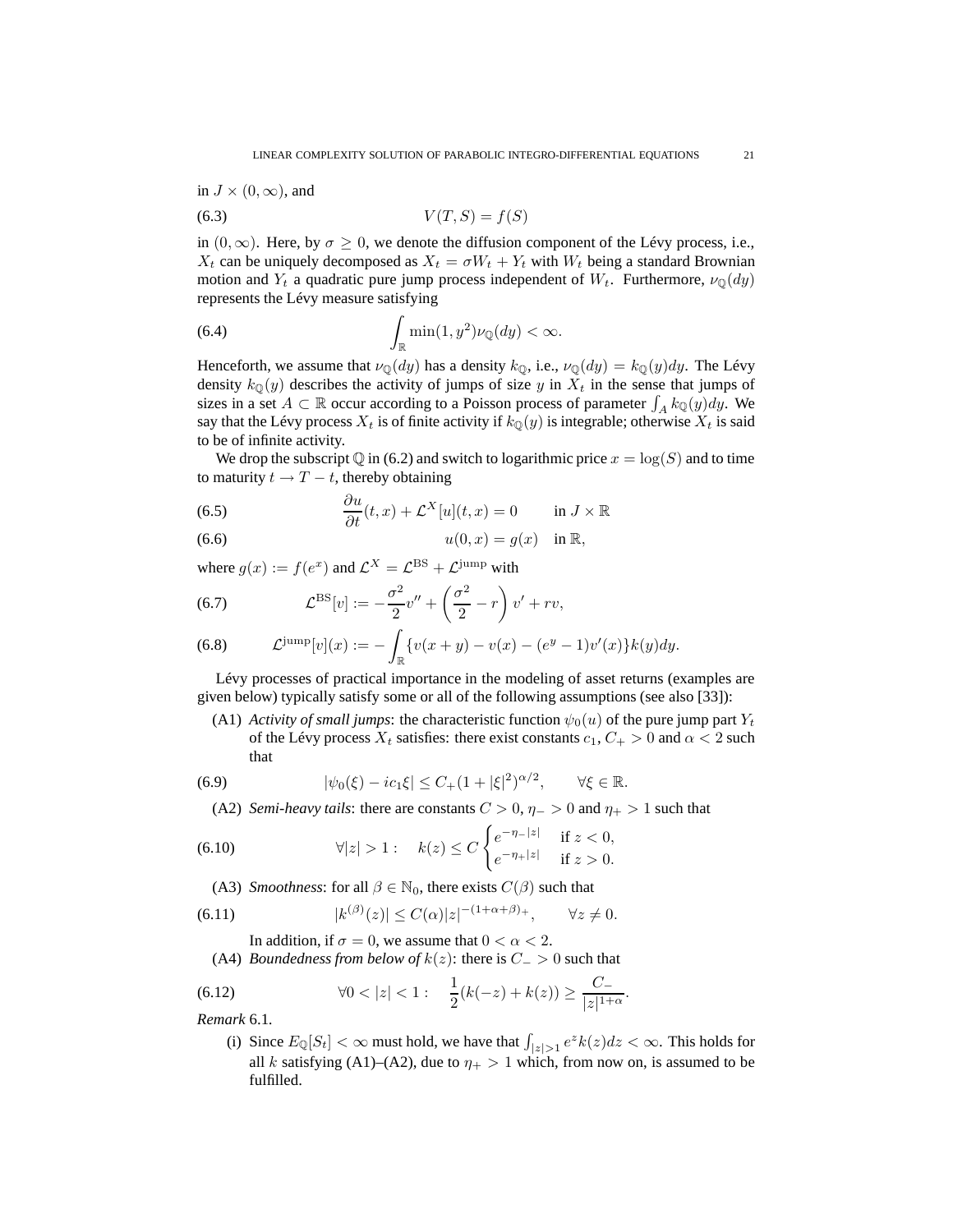- (ii) Assumption (A2) implies that  $X_t$  has finite moments of all orders.
- (iii) Assumption (A3) is required in the analysis of the wavelet compression of the moment matrix of  $k(z)$ ; however, it only needs to be satisfied for a finite range of β.
- (iv) A Lévy process  $X_t$  with  $\sigma = 0$  is called *pure jump process*. If  $X_t$  is a pure jump process, we assume that it is of infinite activity, i.e.

(6.13) 
$$
k(z) \text{ satisfies (A1)–(A4) with } 0 < \alpha < 2 \quad \text{(if } \sigma = 0).
$$

(v) If the Lévy process is of finite activity, we assume  $\sigma > 0$  and that  $k(z)$  satisfies  $(A1)$ – $(A3)$  with  $\alpha < 0$ .

6.1.1. *Examples of Lévy Processes.* Different parameterizations of the Lévy measure have been proposed in the literature. We mention here the Variance Gamma [31], or shortly VG process, with

$$
k(y) = C \begin{cases} |y|^{-1} e^{-\eta_-|y|} & \text{if } y < 0\\ |y|^{-1} e^{-\eta_+|y|} & \text{if } y > 0, \end{cases}
$$

the so-called extended Koponen family [6, 8, 11, 12, 27] (also referred to as KoBoL [6], tempered or truncated tempered stable processes or 'truncated Lévy flights' in physics, and later presented in [8] under the name of CGMY-model to fit real data), with

(6.14) 
$$
k(y) = C \begin{cases} \frac{e^{-\eta - |y|}}{|y|^{1+\alpha}} & \text{if } y < 0 \\ \frac{e^{-\eta + |y|}}{|y|^{1+\alpha}} & \text{if } y > 0, \end{cases}
$$
 0 < \alpha < 2,

the normal inverse Gaussian process (NIG) [2], and hyperbolic and generalized hyperbolic processes [17, 18, 19]. These are all examples of Lévy processes of infinite activity.

The classical Merton Model [34] is based on a drifted Brownian Motion with finitely many jumps, i.e.,  $X_t = \sigma W_t + \sum_{i=1}^{N_t} Y_i$ . Here,  $\{Y_i\}$  are independent, identically distributed random variables with distribution function  $f(z)$ , and  $\{N_t\}$  is a Poisson process with intensity  $\lambda$ . The Lévy measure is given by  $\nu(dz) = k(z)dz$  with  $k(z) = \lambda f(z)$ . With  $f_M(z) = (\sqrt{2\pi}\sigma_M)^{-1} \exp(-(z-\mu_M)^2/(2\sigma_M^2))$ , i.e,  $f_M$  is the normal distribution with mean  $\mu_M$  and standard deviation  $\sigma_M$ , Merton's model is a finite intensity Lévy process which satisfies (A1)–(A3) with  $\alpha = -\infty$ .

In addition, we refer to the model proposed in [15] and later in [28], which assumes that

$$
f_{Kou}(z) = p_{+} M \exp(-Mz) \chi_{\mathbb{R}_{+}}(z) + p_{-} G \exp(Gz) \chi_{\mathbb{R}_{-}}(z),
$$

with  $p_+ + p_- = 1$ . Here,  $X_t$  is a finite activity Lévy process with k satisfying (A1)–(A3) for  $\alpha = -1$ .

6.1.2. *Localization*. The numerical solution of  $(6.5)$ – $(6.6)$  requires the truncation of  $\mathbb{R}$  to a bounded computational domain  $\Omega_R = (-R, R)$  (note that barrier-like contracts directly lead to the PIDE on the finite interval). In the classical Black-Scholes model [5], i.e., in the absence of  $\mathcal{L}^{\text{jump}}$ , the localization can be effected by a simple restriction to  $\Omega_R$  and the localization error may be estimated by local considerations. However, in the presence of the non-local operator  $\mathcal{L}^{\text{jump}}$  corresponding to the jump part of the price process  $(X_t)_t$ , such local arguments do not apply, since the computation of the solution requires information on the pay-off on the whole real line R.

As the transformation  $u(t, \cdot) \to e^{-rt}u(t, \cdot + rt)$  reduces (6.5)–(6.6) to the case where  $r = 0$ , we henceforth assume, without loss of generality, that  $r = 0$ .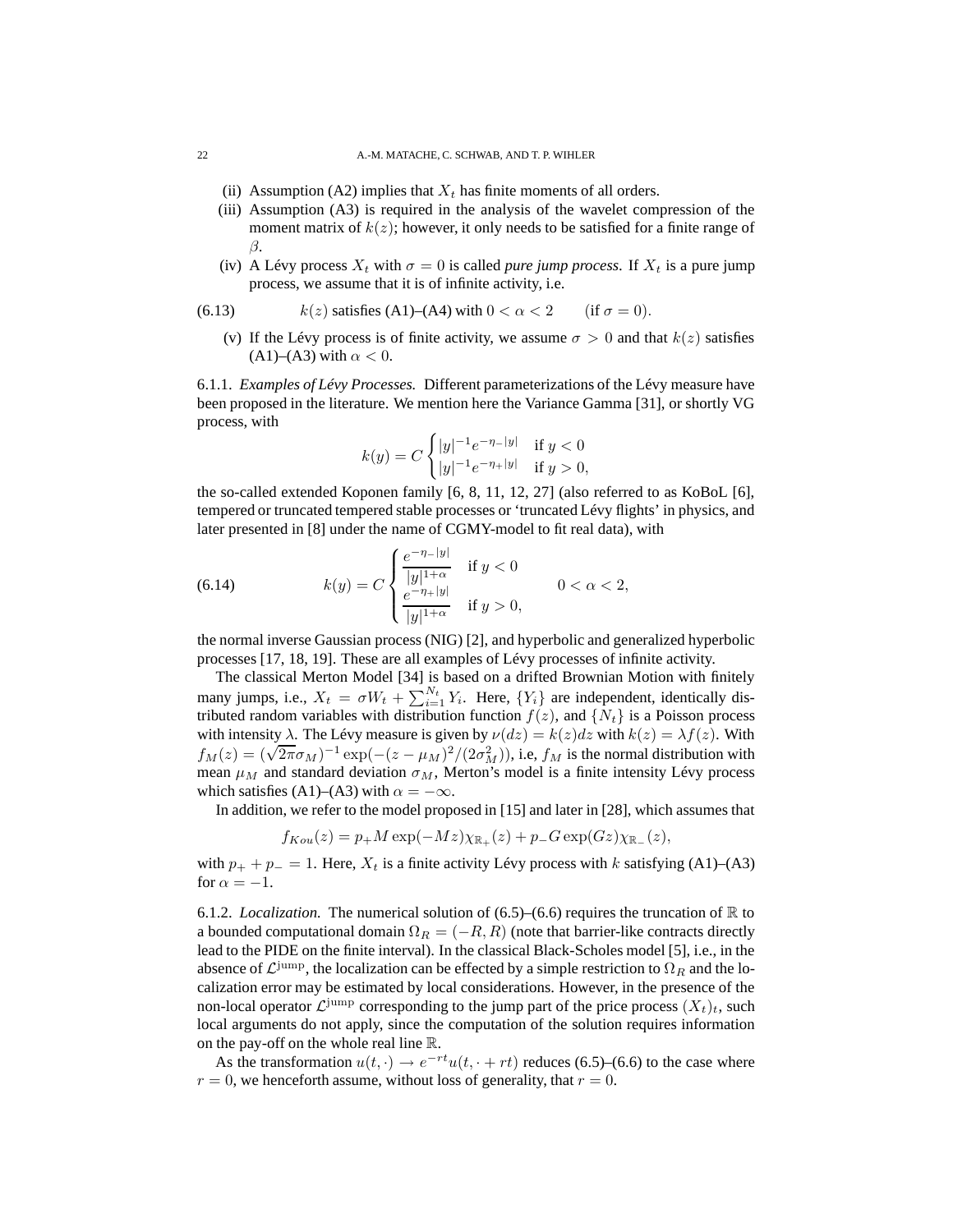Based on the observation that the excess to pay-off value  $U = u - g$  decays exponentially as  $|x| \to \infty$ , we restrict the PIDE for the excess to pay-off value U to  $\Omega_R$ . Specifically, the excess to pay-off function  $U$  solves

(6.15) 
$$
\frac{\partial U}{\partial t}(t,x) + \mathcal{L}^{X}[U](t,x) = -\mathcal{L}^{X}[g] \quad \text{in } J \times \mathbb{R}
$$

(6.16) 
$$
U(0, x) = 0
$$
 in R.

Now, rather then solving (6.15)–(6.16), we solve the truncated problem in  $(0, T) \times \Omega_R$ 

(6.17) 
$$
\frac{\partial U_R}{\partial t} + \mathcal{L}_R[U_R] = -\mathcal{L}^X[g]|_{\Omega_R} \text{ in } J \times \Omega_R
$$

(6.18) 
$$
U_R(t,x) = 0 \qquad \text{in} \quad J \times \mathbb{R} \backslash \Omega_R
$$

(6.19) UR(0) = 0 in ΩR,

with  $\mathcal{L}_R$  being the restriction of  $\mathcal{L}^X$  to  $\Omega_R$ . Note that, in contrast to the standard Black-Scholes case ( $\mathcal{L}^{\text{jump}} = 0$ ), the non-local operator  $\mathcal{L}^{\text{jump}}$  requires the pay-off function g to be specified also outside the domain  $\Omega_R$ .

By [33, Proposition 3.6], the right-hand side  $-\mathcal{L}^{X}[g]$  is given by

$$
-\mathcal{L}^X[g] = \sigma^2/2K\delta_{\log(K)} - \mathcal{L}^{\text{jump}}[g],
$$

with  $\mathcal{L}^{\text{jump}}[g] \in C^{\infty}(\mathbb{R} \setminus \log(K)) \cap L^1_{\text{loc}}(\mathbb{R})$  decaying exponentially at infinity:

 $-\mathcal{L}^{\text{jump}}[g] \leq C e^{-\eta_{\mp}|x|}$  as  $\pm x \to \infty$ .

In addition, the excess to pay-off function  $U$  decays exponentially at infinity, and by [33, Theorem 4.1], the error  $U_R - U$  caused by the localization is exponentially small as  $R \rightarrow$ ∞.

6.1.3. *Parabolic Setting.* The localized problem (6.17)–(6.19) can be cast in the variational setting (2.1)–(2.2) of Section 2. To show this, let  $A := \mathcal{L}_R$  and  $a(\cdot, \cdot)$  denote the bilinear form induced by  $A$ ,

$$
a(\varphi,\psi):=\int_{\Omega_R} \mathcal{A}[\varphi](x)\psi(x)dx,\qquad \forall\, \varphi,\psi\in C_0^\infty(\Omega_R).
$$

If  $\sigma > 0$ , the price process contains a diffusion component and the order of the operator  $\mathcal{L}^X$  is 2. Then  $a(\cdot, \cdot)$  can be extended continuously to  $V \times V$  with  $V = H_0^1(\Omega_R)$  and the following Gårding inequality holds: there exist  $c_1, c_2 > 0$  such that

$$
a(v, v) \ge c_1 ||v||_{H^1(\Omega_R)}^2 - c_2 ||v||_{L^2(\Omega_R)}^2, \qquad \forall v \in V.
$$

In the pure jump case,  $\sigma = 0$ , the order of  $\mathcal{L}^X$  is in general  $\max\{1, \alpha\}$  due to the presence of the drift term in  $\mathcal{L}^X$ . There holds:

**Proposition 6.2.** Assume that  $X_t$  is a pure jump Lévy process (i.e.  $\sigma = 0$ ) with Lévy density k *satisfying* (A1)–(A4) *for some*  $0 < \alpha < 2$ *. Then, there exist two positive constants*  $c_1 = c_1(R) > 0$  *and*  $c_2 = c_2(R) > 0$  *such that* 

$$
(6.20) \t\t \forall u \in \tilde{H}^{\alpha/2}(\Omega_R): \, a(u, u) \ge c_1 \|u\|_{\tilde{H}^{\alpha/2}(\Omega_R)}^2 - c_2 \|u\|_{L^2(\Omega_R)}^2,
$$

*i.e., on*  $\tilde{H}^{\alpha/2}(\Omega_R)$ *, the bilinear form*  $a(\cdot, \cdot)$  *satisfies a Gårding inequality as in* (2.2).

*Proof.* See [32]. □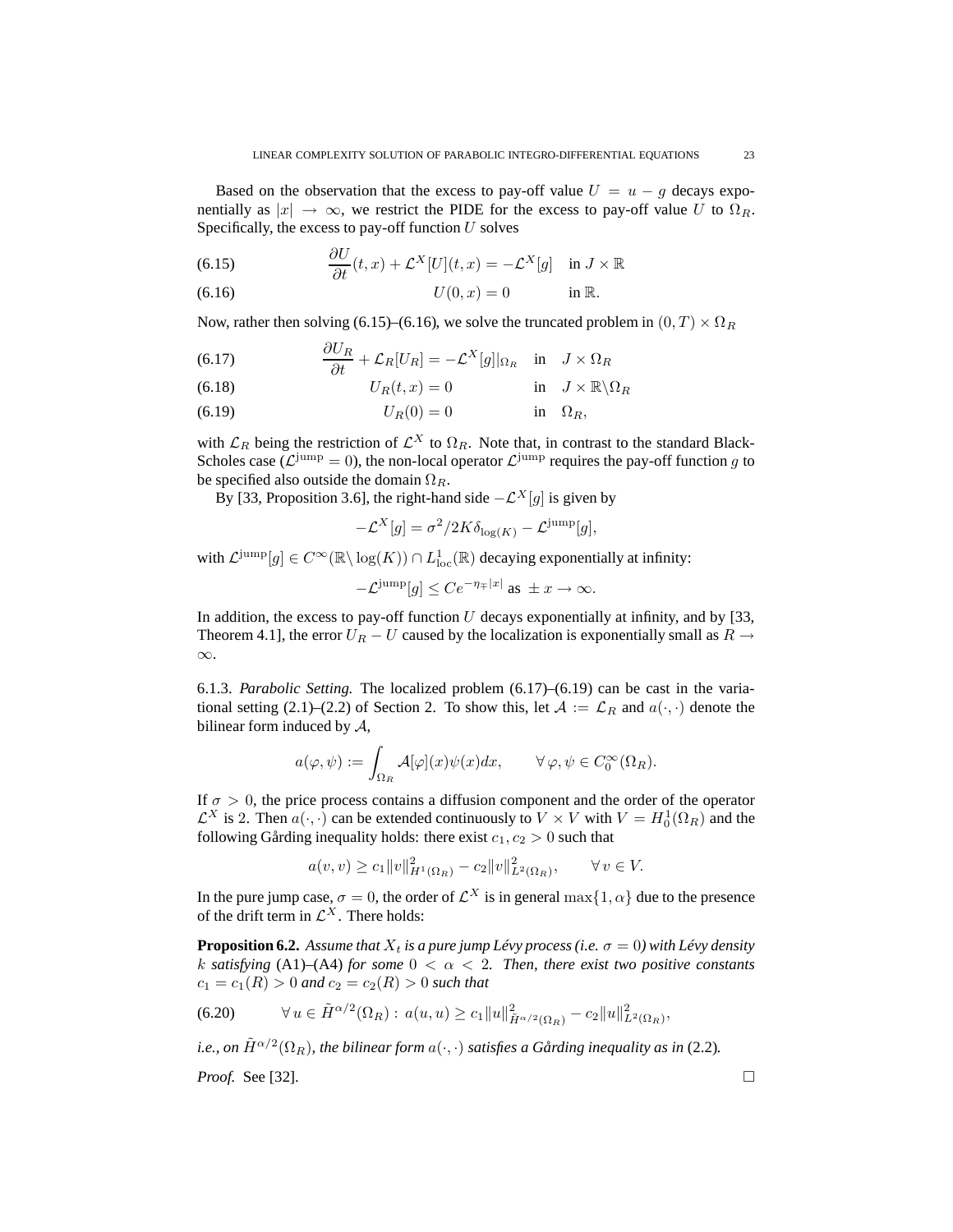*Remark* 6.3. Proposition 6.2 states a Gårding inequality (2.2) in the pure jump case  $\sigma = 0$ for all jump intensities  $\alpha \in (0,2)$ . However, if the term  $(u', v)$  is present, the continuity (2.1) on  $V = \tilde{H}^{\alpha/2}$  holds only if  $1 \leq \alpha \leq 2$ , see [33].

In order to prove (2.1) in the case  $\sigma = 0$  and  $0 < \alpha < 1$ , it is important to remove the 'drift' term so that the transformed equation satisfies the Gårding inequality (2.2) in  $\tilde{H}^{\alpha/2}(\Omega_R)$  as well as the continuity estimate (2.1). Let  $\mathcal{A}^{\text{jump}} := \mathcal{L}^{\text{jump}}|_{\Omega_R}$  be the restriction of the integro-differential operator  $\mathcal{L}^{\text{jump}}$  to  $\Omega_R$ . By reduction to the 'transformed' variables, we assume again that  $r = 0$ , together with  $0 < \alpha < 1$ . Then,

(6.21) 
$$
\mathcal{A}[u] = -\frac{\sigma^2}{2}u'' + \frac{\sigma^2}{2}u' + \mathcal{A}^{\text{jump}}[u].
$$

Next, the operator  $A^{jump}$  can be written as a sum of a first order term and an integrodifferential operator C which is continuous and coercive on  $\tilde{H}^{\alpha/2}(\Omega_R)$ :

(6.22) 
$$
\langle \mathcal{A}^{\text{jump}} \varphi, \psi \rangle = c_1 \langle \varphi', \psi \rangle + \langle \mathcal{C}[\varphi], \psi \rangle, \quad \forall \varphi, \psi \in C_0^{\infty}(\Omega_R),
$$

with

$$
c_1 := \int_{\mathbb{R}} (e^y - 1) k(y) dy.
$$

The operator  $C$  is defined by

$$
\langle \mathcal{C}u, v \rangle := -\int_{\mathbb{R}} \int_{\mathbb{R}} k(y-x)(\tilde{u}(y) - \tilde{u}(x))\tilde{v}(x)dydx, \quad \forall u, v \in \tilde{H}^{\alpha/2}(\Omega_R),
$$

where, by  $\tilde{v}$ , we denote the extension by zero of v to R. Then, there exist constants  $C, C_1, C_2 > 0$  such that

$$
\langle \mathcal{C}u, v \rangle \leq C \|u\|_{\tilde{H}^{\alpha/2}(\Omega_R)} \|v\|_{\tilde{H}^{\alpha/2}(\Omega_R)}, \qquad \forall u, v \in \tilde{H}^{\alpha/2}(\Omega_R),
$$
  

$$
\langle \mathcal{C}u, u \rangle \geq C_1 \|u\|_{\tilde{H}^{\alpha/2}(\Omega_R)}^2 - C_2 \|u\|_{L^2(\Omega_R)}^2, \qquad \forall u \in \tilde{H}^{\alpha/2}(\Omega_R).
$$

We have seen that the presence of the drift term  $c_1\varphi'$  obstructs the continuity of the form  $\langle A^{jump}[\varphi], \psi \rangle$ . We remove this term by the transformation

(6.23) 
$$
U(t,x) = V(t,x - (\sigma^2/2 + c_1)t),
$$

which yields the parabolic problem

$$
\frac{\partial V}{\partial t}(t,x) - \frac{\sigma^2}{2} \frac{\partial^2 V}{\partial x^2} + C[V](t,x) = \left(-\mathcal{L}^X[g]|_{\Omega_R}\right)(x + (\sigma^2/2 + c_1)t)
$$

$$
V(0,x) = 0.
$$

*Remark* 6.4*.* We note that the numerical scheme proposed in this paper exploits the parabolic nature of (6.5) and, furthermore, that a dominant first order term may be a source of instabilities even in the case  $\sigma \neq 0$ . Therefore, the removal of the 'drift' is also of interest from the point of view of numerical approximation.

Due to our previous considerations,  $a(\cdot, \cdot): V \times V \to \mathbb{R}$  satisfies (2.1)–(2.2) (cf. Proposition 6.2) in the triple  $V \stackrel{d}{\hookrightarrow} L^2(\Omega_R) \stackrel{d}{\hookrightarrow} V^*$  with

$$
V = \tilde{H}^{\rho/2}(\Omega_R),
$$

where the order  $\rho$  is given by

(6.24) 
$$
\rho = \begin{cases} 2 & \text{if } \sigma > 0 \\ \alpha & \text{if } \sigma = 0. \end{cases}
$$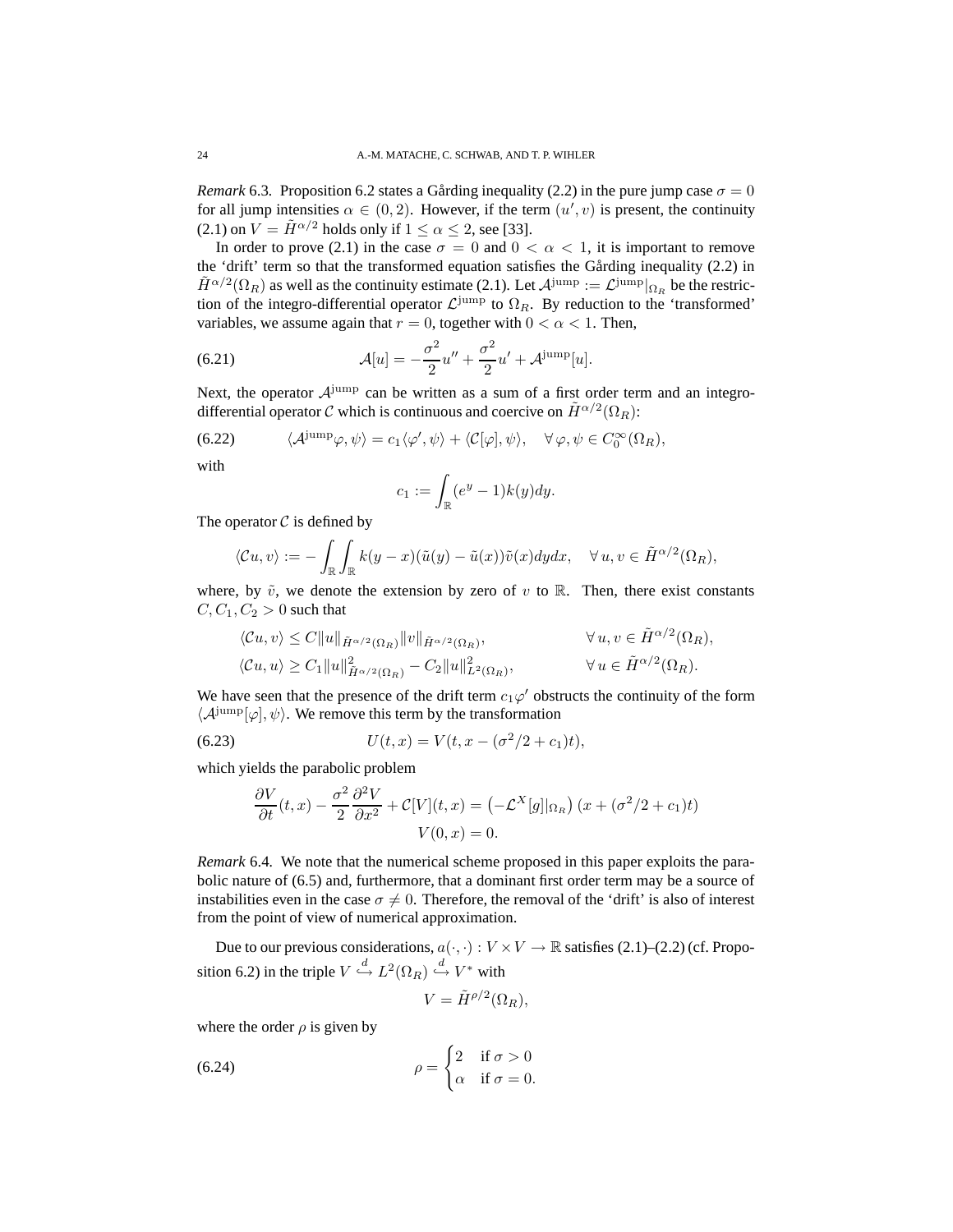For any  $v \in H^{\rho/2}$ , let  $P_a^V v$  denote the V-projection of v with respect to  $a(\cdot, \cdot)$ , i.e.  $a(v - P_a^V v, w) = 0$ , for all  $w \in V$ . By the continuity of  $a(\cdot, \cdot)$ , it holds that

(6.25) 
$$
||P_a^V v||_V \le ||v||_{H^{\rho/2}(\Omega_R)}, \qquad \forall v \in H^{\rho/2}(\Omega_R).
$$

The variational formulation of (6.17)–(6.19) reads: find  $U_R \in L^2(J, V) \cap H^1(J, V^*)$  such that

(6.26) 
$$
\left(\frac{\partial U_R}{\partial t}(t,\cdot),v\right)_{L^2(\Omega_R)} + a(U_R(t,\cdot),v) = -\langle \mathcal{L}^X[g],v\rangle_{V^*\times V}, \qquad \forall v \in V,
$$
  
(6.27) 
$$
U_R(0,\cdot) = 0.
$$

Obviously, (6.26)–(6.27) is equivalent to solving

(6.28) 
$$
\left(\frac{\partial u_R}{\partial t}(t,\cdot),v\right)_{L^2(\Omega_R)} + a(u_R(t,\cdot),v) = 0 \quad \forall v \in V
$$

(6.29) 
$$
u_R(0, \cdot) = u_0 := P_a^V g,
$$

where, evidently,  $u_R = P_a^V g + U_R$ .

Hence, dropping the subscript R to simplify notations and referring to  $(6.28)$ – $(6.29)$ , we are now in the setting of Section 2 with  $u_0 \in V$ .

6.2. **Non-Translation-Invariant Operators.** The numerical method presented in this paper (see Sections 3–6) applies also to the more general case where the log-price process  $X_t$ is a Feller process [33] with increments  $X_t - X_s$  that are no longer independent of  $X_s$  for  $t > s$ . Instead of the translation-invariant operator  $\mathcal{L}^{X}$  from (6.7)–(6.8), we now consider a more general operator  $\mathcal{L}^X$ 

(6.30) 
$$
\mathcal{L}^{X}[\varphi](x) := -\frac{\sigma(x)^{2}}{2}\varphi''(x) + \left(\frac{\sigma(x)^{2}}{2} - r\right)\varphi'(x) + r\varphi + \mathcal{L}^{\text{jump}}[\varphi](x),
$$

where the integral operator  $\mathcal{L}^{\text{jump}}$  is given by

(6.31) 
$$
\mathcal{L}^{\text{jump}}[\phi](x) := -\int_{\mathbb{R}} (\phi(y) - \phi(x) - (e^{y-x} - 1)\phi'(x))k(x, y - x) \, dy.
$$

We assume

$$
0 < \sigma_0 \le \sigma(x) \le \sigma_1 \quad \forall \, x \in \mathbb{R},
$$

and that  $k(x, z)$  satisfies the assumptions (A1)–(A2) uniformly with respect to  $x \in \mathbb{R}$ . Instead of (A3), we require the Calderón-Zygmund estimates (2.6). Furthermore, in the case  $\sigma = 0$ , we assume (A4) uniformly with respect to  $x \in \Omega_R$ .

If  $\sigma > 0$  or  $\alpha \ge 1$  the corresponding bilinear form a satisfies (2.1)–(2.2). If  $\sigma = 0$  and  $\alpha$  < 1, we need to assume that we can transform the problem such that a satisfies (2.1).

As an example, we refer to [3] for a pure jump Feller process of normal inverse Gaussian type satisfying (A1)–(A4) with  $\alpha = 1$  uniformly with respect to x.

#### 7. CONCLUDING REMARKS

In the present paper, we have considered the efficient numerical solution of parabolic integro-differential equations where the spatial operator is a classical pseudo-differential operator of order max $\{1, \alpha\} < 2$ . Such operators arise as infinitesimal generators of semigroups generated by certain stochastic processes with a quadratic, pure jump component. Using the variable order timestepping and geometric step size reduction towards  $t = 0$ , analyticity of the process' semigroup and wavelet compression of the infinitesimal generator, we have shown how to compute approximate expectations over all paths with accuracy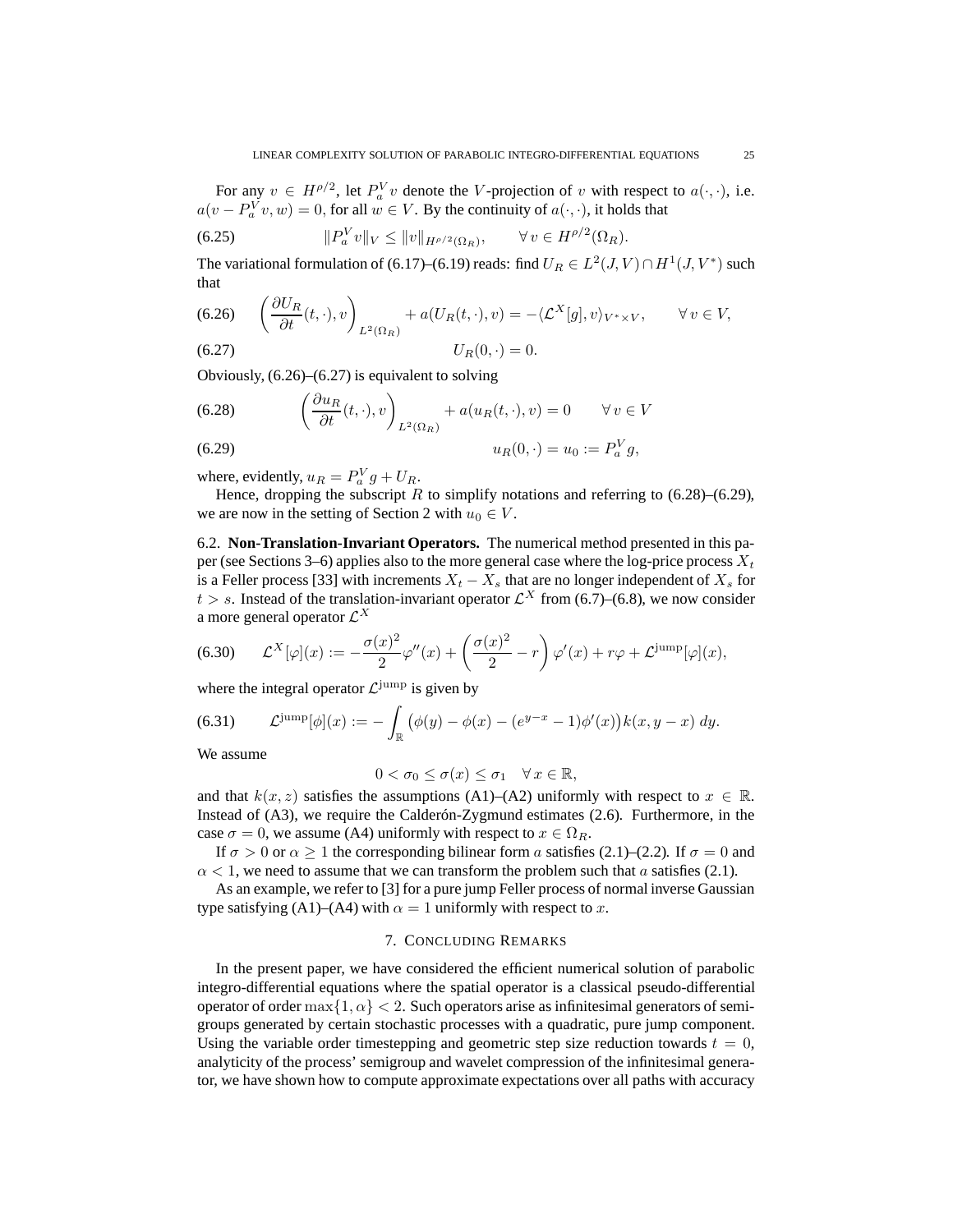$\mathcal{O}(N^{-p-1})$  for any degree  $p \geq 1$  of the wavelets and essentially, i.e. up to logarithmic terms,  $\mathcal{O}(N)$  memory and  $\mathcal{O}(N)$  float point operations, thereby matching the complexity of FFT-based methods [9]. Unlike FFT-based methods, however, the methods developed here apply to nonstationary processes as well as to additive process with analytic time dependence in the characteristic triple. Applications to option pricing in finance have been discussed.

#### **REFERENCES**

- [1] R. A. Adams. *Sobolev Spaces*. Academic Press, 1978. New York.
- [2] O. Barndorff-Nielsen. Processes of normal inverse gaussian type. *Finance and Stochastics*, 2:41–68, 1998.
- [3] O. Barndorff-Nielsen and S. Levendorski. Feller processes of normal inverse gaussian type. *Quantitative Finance*, 1:318–331, 2001.
- [4] J. Bertoin. *Lévy processes*. Cambridge Univ. Press, 1996.
- [5] F. Black and M. Scholes. The pricing of options and corporate liabilities. *Journal of Political Economy*, 81:637–654, 1973.
- [6] S. Boyarchenko and S. Levendorski. Option pricing for truncated Lévy processes. *Int. Journ. Theor. and Appl. Finance*, 3(3):549–552, 2000.
- [7] S.I. Boyarchenko and S.Z. Levendorskii. *Non-Gaussian Merton-Black-Scholes Theory*. Advanced Series on Statistical Science & Applied Probability 9, World Scientific, 2002.
- [8] P. Carr, H. Geman, and D. B. Madan. The fine structure of asset returns: An empirical investigation. *Journal of Business*, 2002.
- [9] P. Carr and D. Madan. Option valuation using the fft. *J. Comp. Finance*, 2:61–73, 1999.
- [10] A. Cohen. Wavelet methods for operator equations. In *Handbook of Numerical Analysis*. Elsevier, 2001. To appear.
- [11] R. Cont, J. P. Bouchaud, and M. Potters. Scaling in financial data: stable laws and beyond. In B. Dubrulle, F. Graner, and D. Sornette, editors, *Scale invariance and beyond*. Springer Berlin, 1997.
- [12] R. Cont and P. Tankov. *Financial modelling with jump processes*. Chapman and Hall/CRC Press, 2004.
- [13] R. Cont and E. Voltchkova. A finite-difference scheme for option pricing in jump-diffusion and exponential lévy models. *Rapport Interne CMAP*, 513, 2003.
- [14] W. Dahmen, A. Kunoth, and K. Urban. Biorthogonal spline wavelets on the interval—stability and moment conditions. *Appl. Comput. Harmon. Anal.*, 6(2):132–196, 1999.
- [15] D. Duffie, J. Pand, and K. Singleton. Transform analysis and option pricing for affine jump-diffusions. *Econometrica*, 68:1343–1376, 2000.
- [16] E. B. Dynkin. *Theory of Markov processes*. Pergamon Press, Oxford, 1960.
- [17] E. Eberlein. Application of generalized hyperbolic Lévy motions to finance. In O. E. Barndorff-Nielsen, T. Mikosch, and S. Resnick, editors, *Lévy Processes: Theory and Applications*, pages 319–337. Birkhäuser, 2001.
- [18] E. Eberlein and U. Keller. Hyperbolic distributions in finance. *Bernoulli*, 1:281–299, 1995.
- [19] E. Eberlein, U. Keller, and K. Prause. New insights into smile, mispricing and value at risk: the hyperbolic model. *Journal of Business*, 71(3):371–405, 1998.
- [20] R. P. Feynman and A. Hibbs. *Quantum Mechanics and Path Integrals*. McGraw Hill, New York, 1965.
- [21] M. Freidlin. *Functional integration and partial differential equations*. Annals of Mathematics Studies. Princeton University Press, 1985.
- [22] H. Fujita and T. Suzuki. *Handbook of Numerical Analysis II: Finite Element Methods I*, chapter 'Evolution Problems', pages 789–928. North-Holland, 1991.
- [23] N. Jacob. *Pseudo-Differential Operators and Markov Processes. Vol. 1: Fourier Analysis and Semigroups*. Imperial College Press, London, 2001.
- [24] N. Jacob. *Pseudo-Differential Operators and Markov Processes. Vol. 2: Generators and their Potential Theory*. Imperial College Press, London, 2002.
- [25] M. Kac. On some connections between probability theory and differential and integral equations. In *2nd Berkeley Symp. on Math. Stat. and Prob.* Univ. of California Press: Berkeley and Los Angeles, 1951.
- [26] I. Karatzas and S. E. Shreve. *Methods of Mathematical Finance*. Springer, 1999.
- [27] I. Koponen. Analytic approach to the problem of convergence of truncated lévy flights towards the gaussian stochastic process. *Phys. Rev. E*, 52:1197–1199, 1995.
- [28] G. Kou. A jump diffusion model for option pricing. *Mangement Science*, 48:1086–1101, 2002.